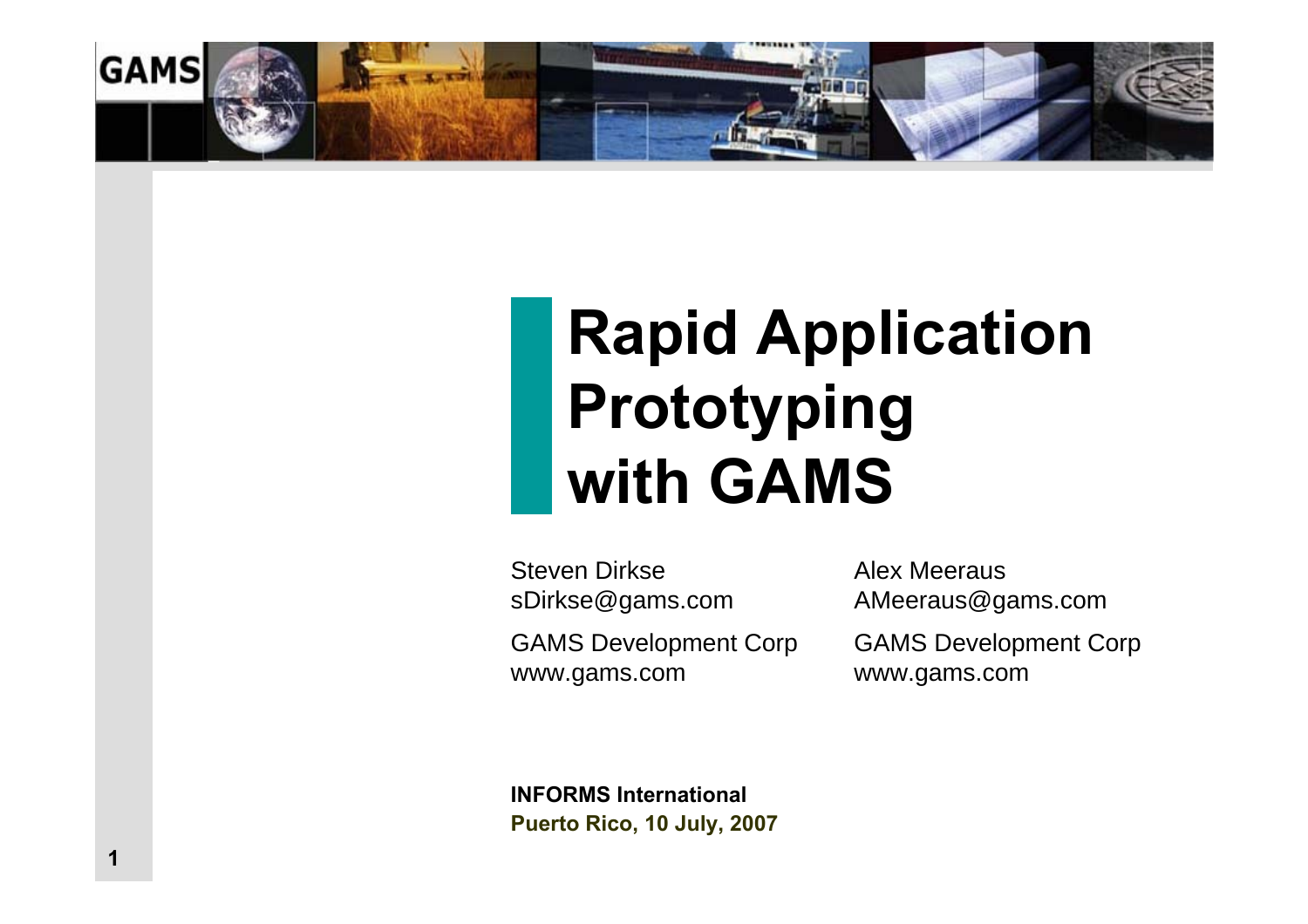

#### **Welcome/Agenda**

GAMS Development / GAMS Software

Working with GAMS – A Guided Tour

Model Development

Model Deployment and Maintenance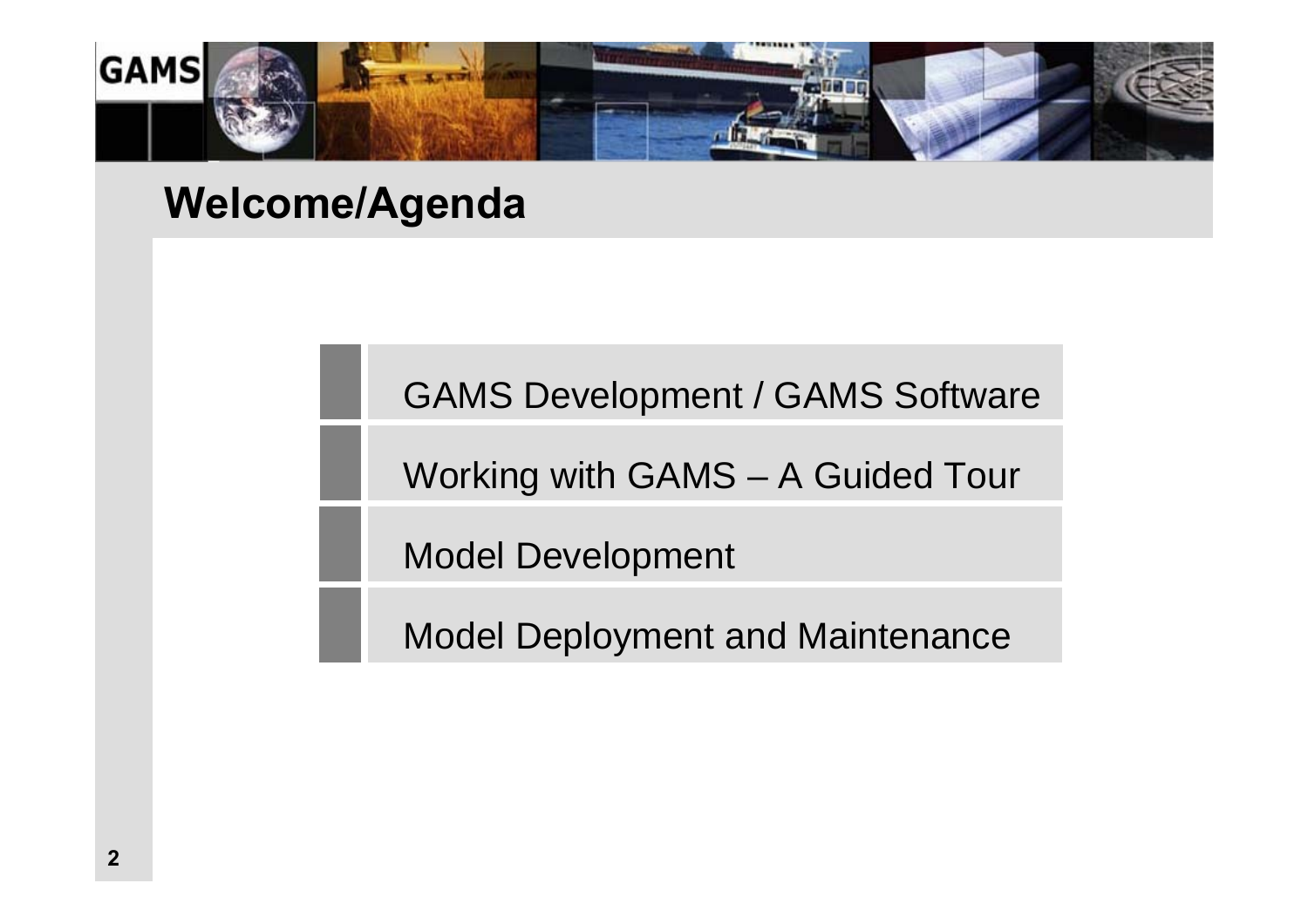

#### **Agenda**

#### GAMS Development / GAMS Software

Working with GAMS – A Guided Tour

Model Development

Model Deployment and Maintenance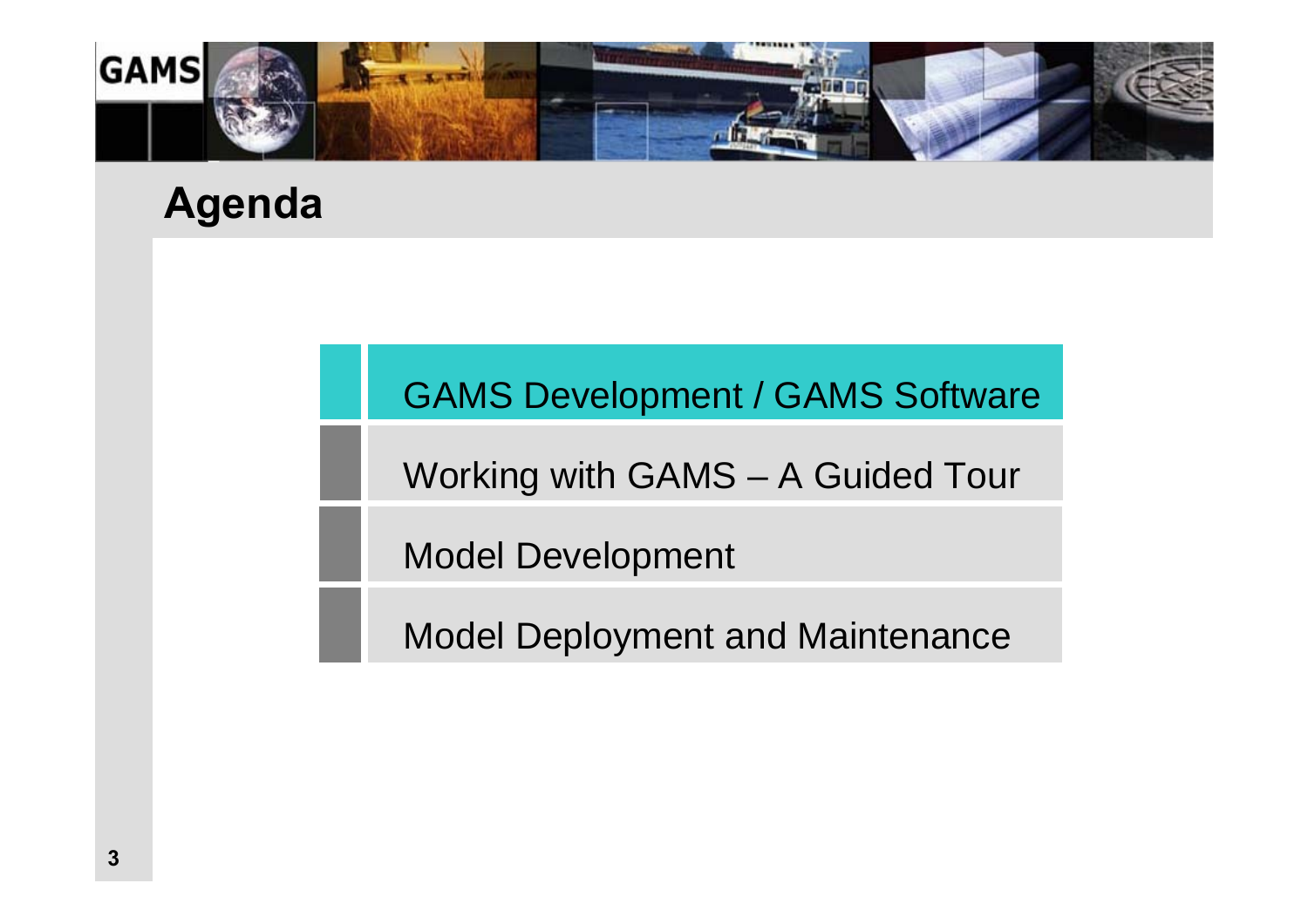

#### **GAMS Development / GAMS Software**

| • Roots: Research project<br>World Bank 1976<br>• Pioneer in Algebraic<br><b>Modeling Systems</b><br>used for economic modeling |                                                                                                                                                            |
|---------------------------------------------------------------------------------------------------------------------------------|------------------------------------------------------------------------------------------------------------------------------------------------------------|
| • Went commercial in 1987<br>• Offices in Washington, D.C<br>and Cologne                                                        | • Professional software tool<br>provider<br>• Operating in a segmented<br>niche market<br>• Broad academic &<br><b>commercial</b> user base<br>and network |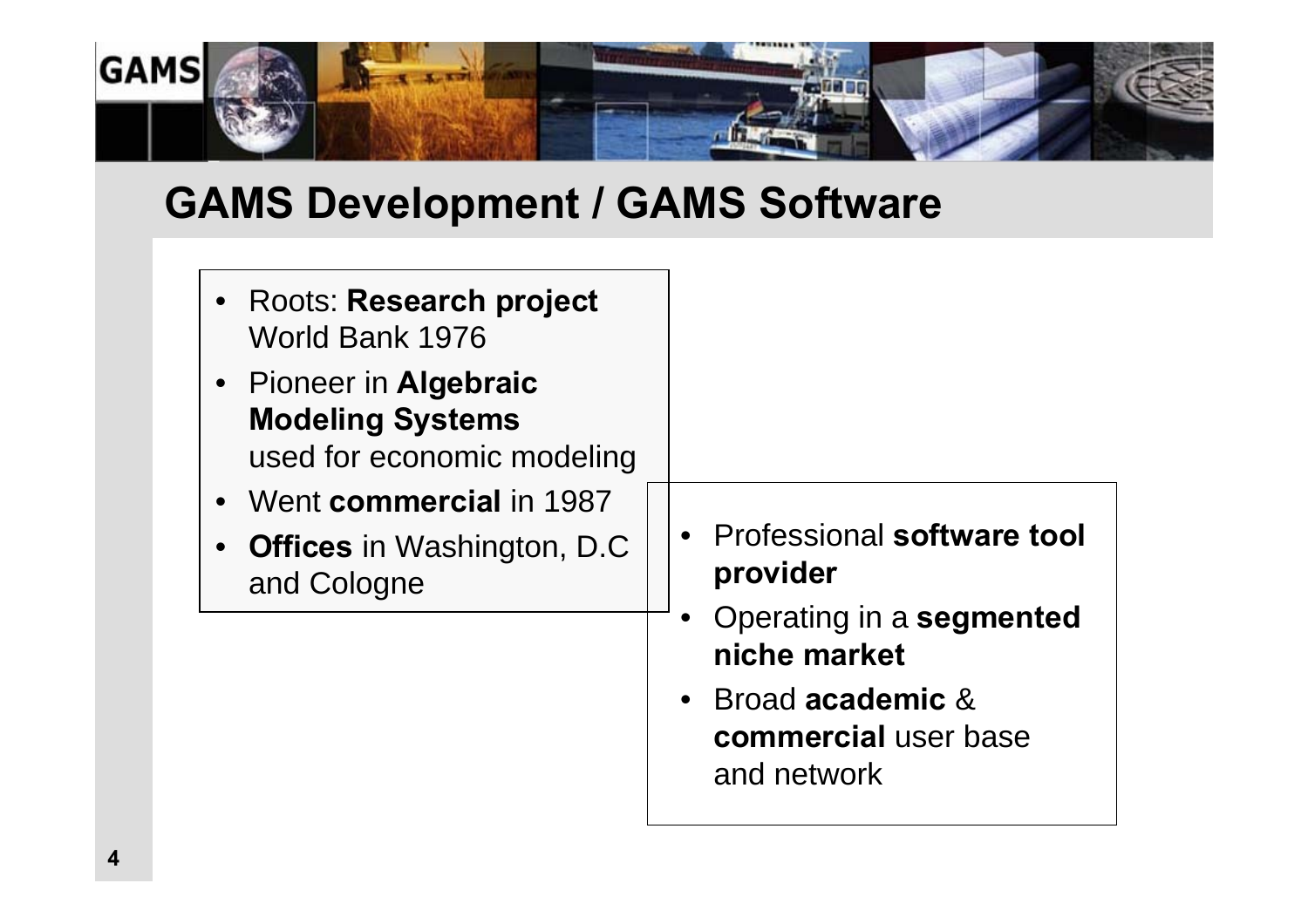

#### **Application\* Areas:**

- $\bullet$ Agricultural Economics
- •Chemical Engineering
- •**Econometrics**
- •Environmental Economics
- •Finance
- •International Trade
- $\bullet$ Macro Economics
- •Management Science/OR
- •Micro Economics

• Applied General Equilibrium

\*

- •Economic Development
- •Energy
- •Engineering
- •Forestry
- •**Logistics**
- •**Military**
- •**Mathematics**
- •Physics

**5**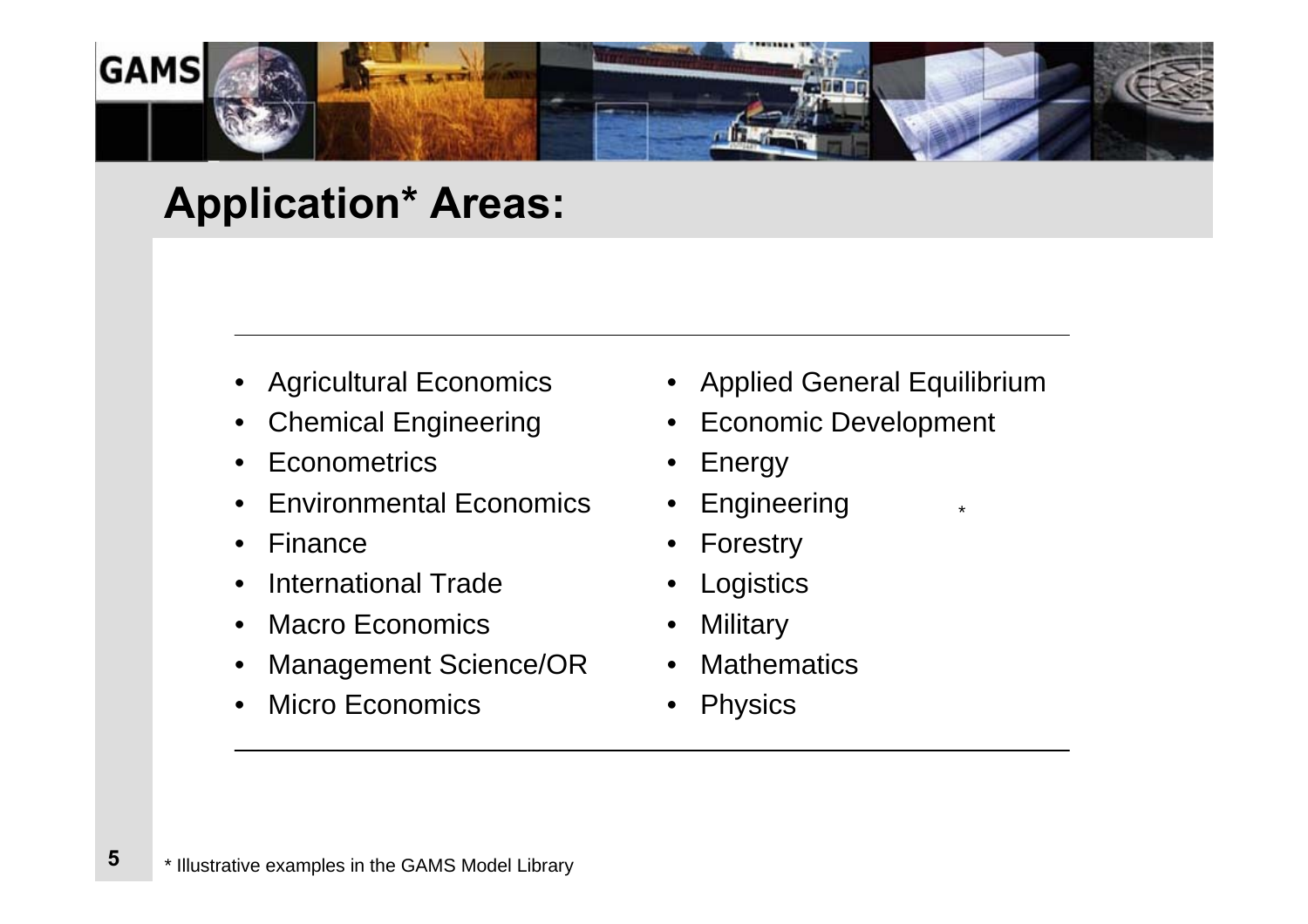

### **Network of Application Partners**

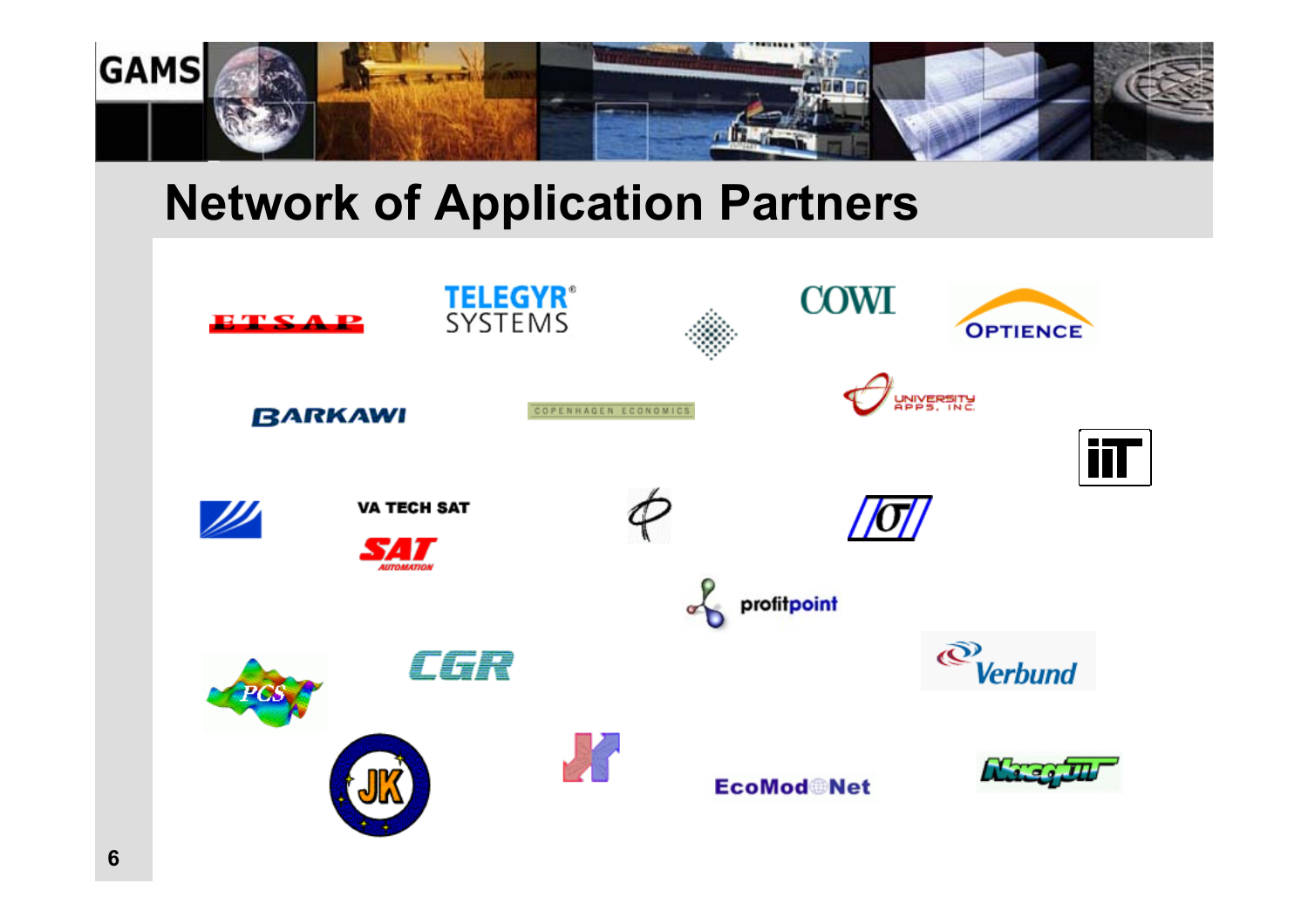

#### **Agenda**

GAMS Development / GAMS Software

Working with GAMS – A Guided Tour

Model Development

Model Deployment and Maintenance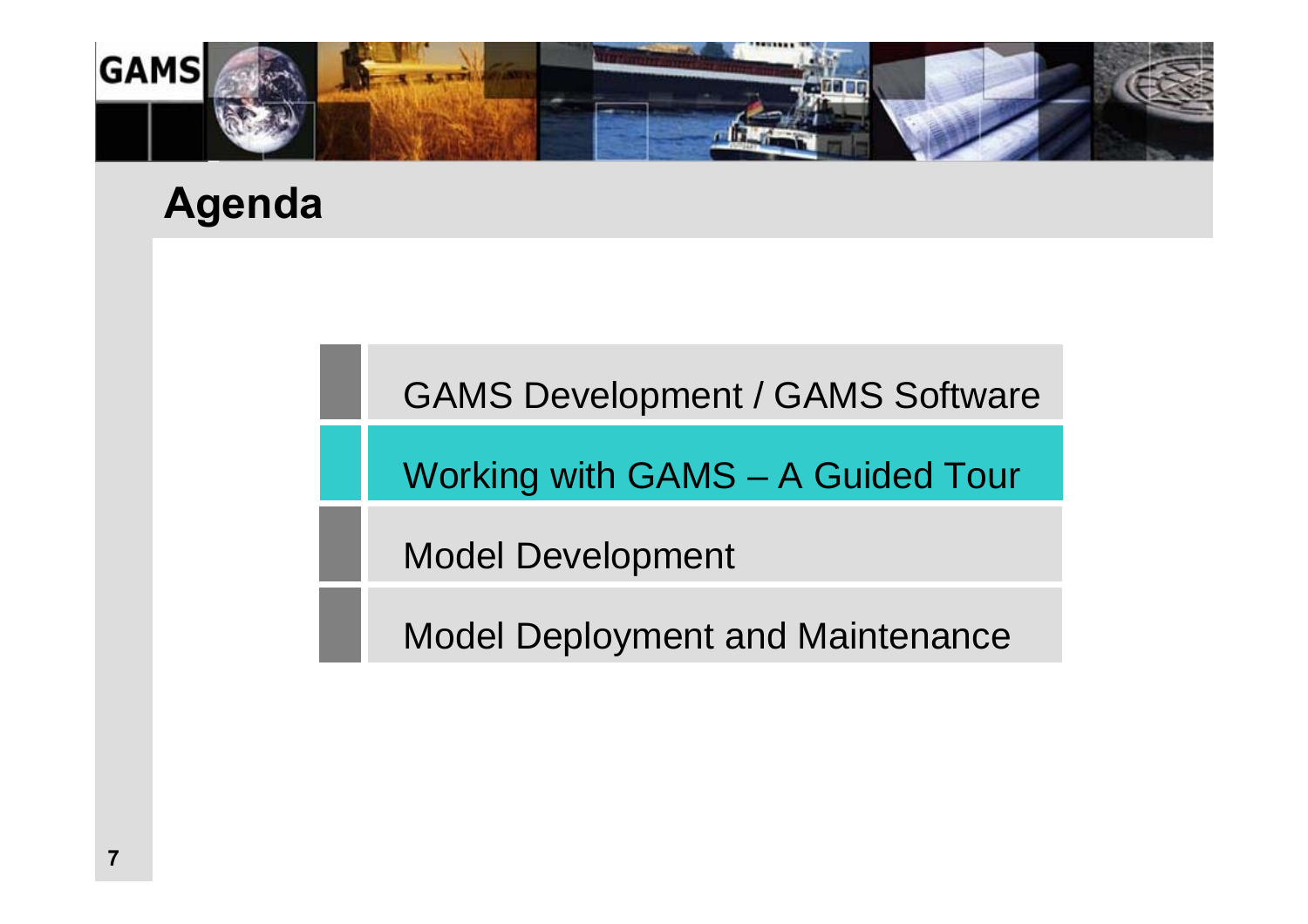

#### **GAMS at a Glance**



**G**eneral **A**lgebraic **M**odeling **S**ystem: Algebraic Modeling Language, Integrated Solver, Model Libraries, Connectivity- & Productivity Tools Design Principles:

- • Balanced mix of declarative and procedural elements
- • Open architecture and interfaces to other systems
- • Different layers with separation of:
	- –model and data
	- –model and solution methods
	- –model and operating system
	- –model and interface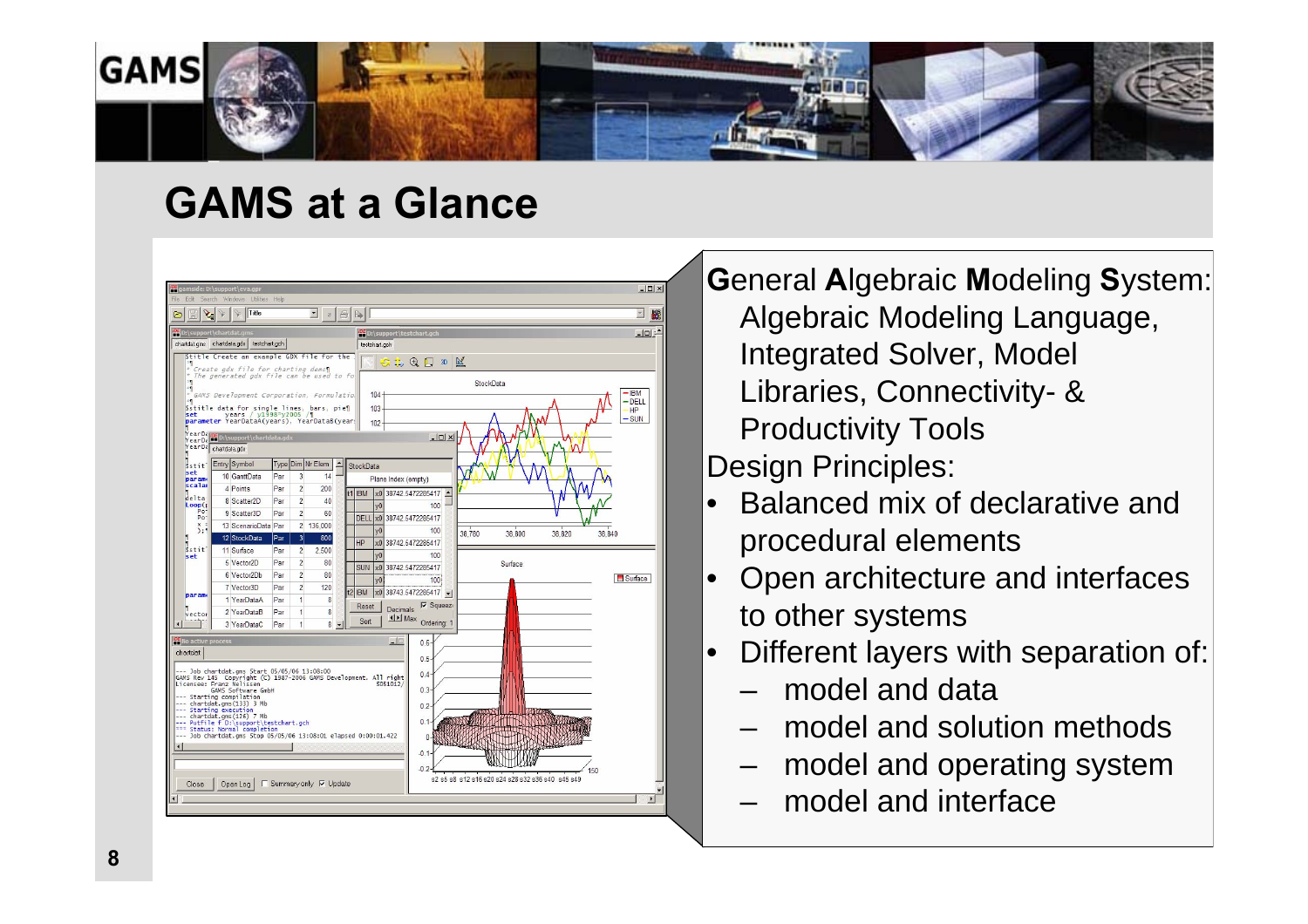

#### **System Overview**

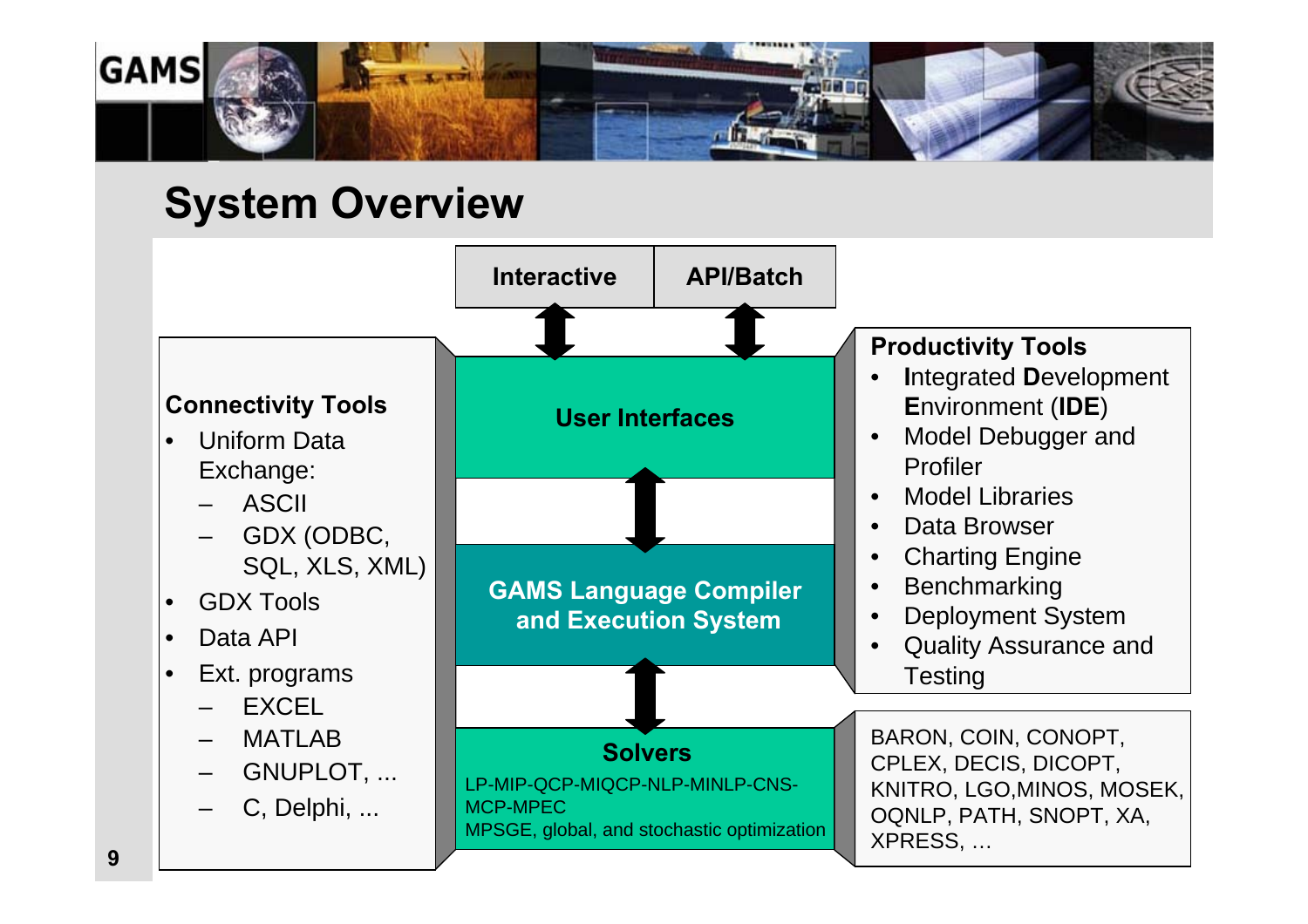

# **Hands-on! Installing GAMS**

| <sup>18</sup> Setup - GAMS 22.2                    |                                                                                                                                                         | $\square \square \boxtimes$                                                                                                       |                  | <b>E</b> lewis.gams.com - PuTTY                                                                                                         |  |
|----------------------------------------------------|---------------------------------------------------------------------------------------------------------------------------------------------------------|-----------------------------------------------------------------------------------------------------------------------------------|------------------|-----------------------------------------------------------------------------------------------------------------------------------------|--|
|                                                    | Wizard                                                                                                                                                  | Welcome to the GAMS 22.2 Setup                                                                                                    |                  | $ s_{1s} $<br>euro06lnx.zip<br>\$unzip euro06lnx.zip                                                                                    |  |
|                                                    | <sup>1</sup> B Setup - GAMS 22.2                                                                                                                        |                                                                                                                                   | $\square\square$ | Archive: euro06lnx.zip                                                                                                                  |  |
| <b>Select Components</b>                           | Which components should be installed?                                                                                                                   |                                                                                                                                   |                  | inflating: 1x3gams sfx.exe<br>inflating: gamslice.txt<br>\$./1x3gams sfx.exe<br>UnZipSFX 5.41 of 16 April 2000, by Info-ZIP (Zip-Bugs@1 |  |
| Full installation                                  | Select the components you want to install; clear the components you do not want to<br>install. Click Next when you are ready to continue.               | $\checkmark$                                                                                                                      |                  | ists.wku.edu).<br>extracting: gams.zip<br>inflating: gamsinst                                                                           |  |
|                                                    | McCarl User Guide                                                                                                                                       | 13.5 MB                                                                                                                           |                  | inflating: gamsunpack                                                                                                                   |  |
| <b>Copy license file</b>                           |                                                                                                                                                         |                                                                                                                                   | $[2]$ $\Sigma$   | inflating: gmsunzip                                                                                                                     |  |
|                                                    |                                                                                                                                                         |                                                                                                                                   |                  | \$rm euro06lnx.zip lx3gams sfx.exe                                                                                                      |  |
|                                                    | Look in: <b>O</b> tmp                                                                                                                                   | $O$ $O$ $O$ $E$ $E$ $T$<br>$\vee$                                                                                                 |                  | $\frac{1}{2}$ ./qamsinst -a                                                                                                             |  |
| Ó<br>My Recent<br><b>Documents</b><br>C<br>Desktop | <b>Co</b> oe<br><b>O</b> Office-Bibliothek<br><b>Opril</b><br><b>la</b> rui<br>$Sserver-4.0$<br><b>E</b> spec<br><b>Ca</b> sunarid<br><b>O</b> wizardry | <b>E</b> currstate.txt<br>圓d.txt<br>圓 dc5557.txt<br>$\Box$ dict.txt<br>dictorg.txt<br>$\Box$ distd.txt<br>圓 eins.txt<br>圓 env.txt |                  | gamsinst version 034<br>--------------------<br>Installation of GAMS distribution 22.2                                                  |  |
| My Documents                                       | <b>D</b> 100x2_2005_12-13_NEXC.txt D Ergeb.txt<br><b>B</b> album.txt<br>l III allruns.txt<br><b>D</b> bestbnd.txt                                       | $\Box$ file 2.txt<br>gamslice.txt<br>$\Box$ gamslog.txt                                                                           |                  | Unpacking GAMS<br>estimated disk blocks needed : 20480, available : 92<br>3181                                                          |  |
| My Computer                                        | <b>E</b> cogroup.txt<br>$\left\vert \left\langle \right\vert \right\vert$<br>gamslice.txt<br>File name:                                                 | $\Box$ gilow.txt<br>×<br>Open                                                                                                     | $\rightarrow$    | executing--> ./gamsunpack<br>Sexport PATH=/home/susanne/euro2006/:\$PATH                                                                |  |
| My Network                                         | Files of type:<br>license file                                                                                                                          | $\overline{\mathbf{v}}$<br>Cancel                                                                                                 |                  |                                                                                                                                         |  |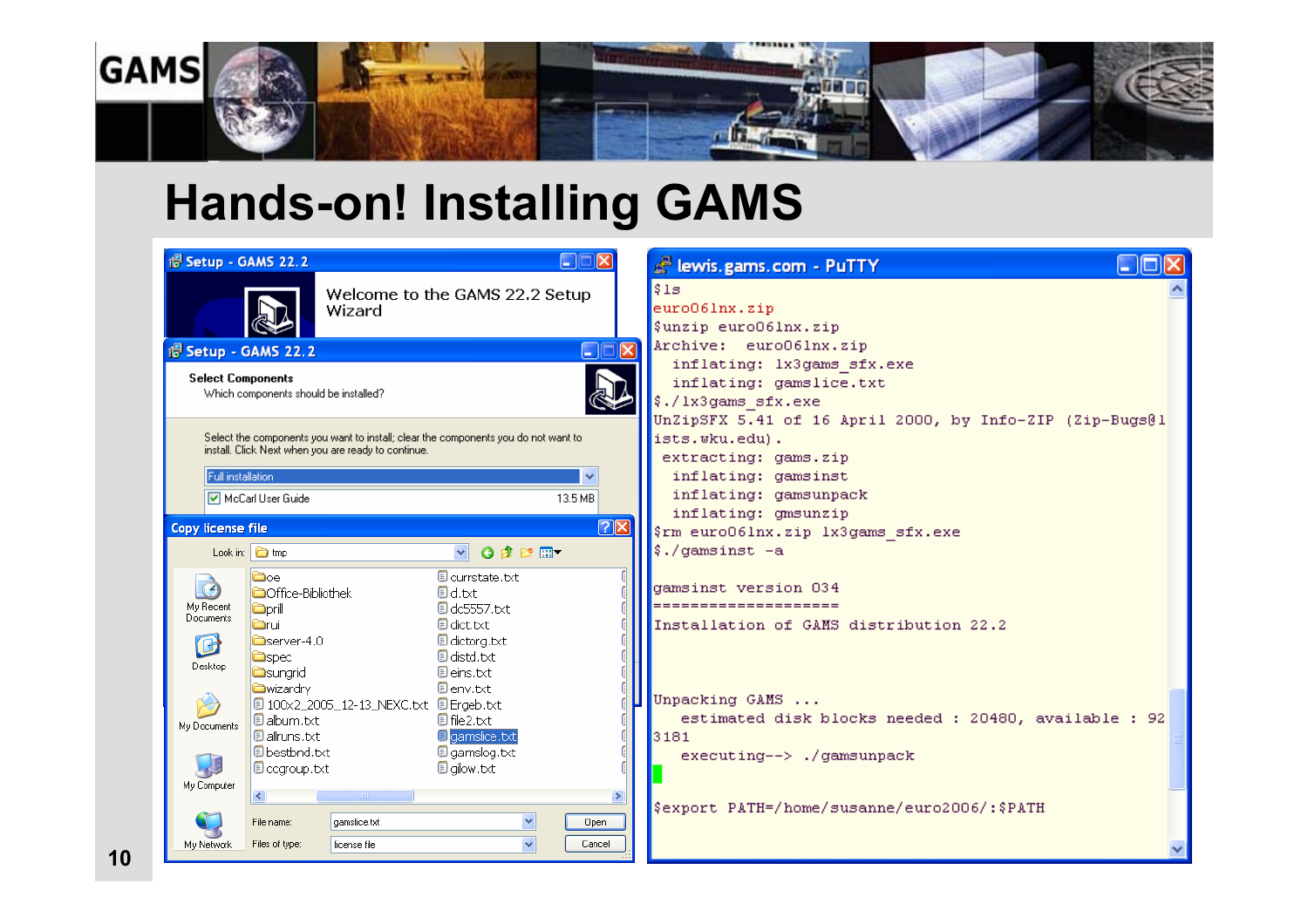

# **Hands-on! Testing the installation**

|                                                                   | File Edit Search Windows Utilities Help                                             |                           |                               | <b>PE</b> gamside: C:\Documents and Settings\bussieck\My Documents\gamsdir\project.gpr                     | $\Box$ o $\boxtimes$<br><sup>106</sup> gamside: C:\Documents and Settings\bussieckWy Documents\gamsdir\project.gpr<br>File Edit Search Windows Utilities Help<br>$\mathbb{E} \mathcal{E}_{\mathbf{a}} \mathcal{E} \mathcal{E}_{\mathbf{a}} $ call<br>□ 8%<br>B                                                                                                                                                                         |
|-------------------------------------------------------------------|-------------------------------------------------------------------------------------|---------------------------|-------------------------------|------------------------------------------------------------------------------------------------------------|----------------------------------------------------------------------------------------------------------------------------------------------------------------------------------------------------------------------------------------------------------------------------------------------------------------------------------------------------------------------------------------------------------------------------------------|
| New<br>Open<br>Open in Editor                                     | $Ctr$ $H$<br>$Ctrl + O$                                                             |                           | $a \big  \bigoplus  B  \big $ |                                                                                                            | $\Box \Box X$<br><b>PE</b> c:\documents and settings\bussieck\my documents\gamsdir\indus89.gms<br>indus89.gms indus89.lst                                                                                                                                                                                                                                                                                                              |
| Reopen<br>Open in New Window<br>View in Explorer<br>Model Library | Open in project directory<br>$Alt + R$<br>Shift+Ctrl+O                              |                           |                               | Open GAMS Model Library                                                                                    | STITLE Indus Basin Model Revised - IBMR (INDUS89, SEQ=181)<br>Sontext<br>This file contains the basic data and definition of the surface water<br>system. Data is complete for year 1988. Some parameters could be<br>computed for future years using growth rates provided in this file,<br>others had to be estimated and entered. Enter the year for which the<br>setup is desired in set isr (set isr should have only one entry). |
| Project<br>Run.<br>Compile<br>Save<br>Cove in Hoiv formet         | F9.<br>Shift+F9<br>$CtrI + S$                                                       |                           |                               | Open User Model Library                                                                                    | Ahmad, M, and Kutcher, G P, Irrigation Planning with Environmental<br>Considerations - A Case Study of Pakistans's Indus Basin. Tech. rep.<br>The World Bank, 1992.                                                                                                                                                                                                                                                                    |
| Search   indus89                                                  | <b>PE GAMS Model Library Version 24.0</b>                                           |                           |                               |                                                                                                            | changes for year 2000 runs<br>qrowth of crop yields set to a maximum of 3 %<br>insert this line after growthcy parameter<br>$arcsuth_{CV}/c$ als/creather/c al at 31 = 3.0.<br>$\leq$<br>$\rightarrow$                                                                                                                                                                                                                                 |
| SeqNr Name +                                                      |                                                                                     |                           |                               |                                                                                                            |                                                                                                                                                                                                                                                                                                                                                                                                                                        |
|                                                                   | Application Area                                                                    | Type                      | Contributor                   | Description                                                                                                |                                                                                                                                                                                                                                                                                                                                                                                                                                        |
| <b>HERVES</b><br>305<br><b>HHFAIR</b><br>069                      | Engineering<br>Macro Economics                                                      | <b>DNLP</b><br><b>NLP</b> | Fair, R.C.                    | Meeraus, W H Herves (Transposable Element) Activity Calculations<br>Household Optimization Problem by Fair | $\Box$ $\times$<br><b>IDE</b> No active process                                                                                                                                                                                                                                                                                                                                                                                        |
| 274<br>HHMAX                                                      | Applied General Equilibrium                                                         | NLP                       | Hosoe, N                      | A Household Maximization Problem                                                                           | indus89                                                                                                                                                                                                                                                                                                                                                                                                                                |
| HIMMEL11<br>095                                                   | Mathematics                                                                         | <b>NLP</b>                | Himmelblau.                   | Himmelblau Test Problem Number 11                                                                          | Iteration: 4085<br>Dual objective<br>115074.076725<br>$\overline{\phantom{a}}$<br>$=$<br>$=$                                                                                                                                                                                                                                                                                                                                           |
| 036                                                               | HIMMEL16 Mathematics                                                                | NLP                       | Himmelblau,                   | Area of Hexagon Test Problem                                                                               | Iteration: 4183<br>Dual objective<br>114925.604909<br>Removing shift (17).                                                                                                                                                                                                                                                                                                                                                             |
| 262<br>HOLIDAY<br><b>HOUSE</b>                                    | GAMS Language Features<br><b>Mathematics</b>                                        | GAMS<br>NLP               | Borland                       | GAMS Develop US Holiday and Leave Chart                                                                    |                                                                                                                                                                                                                                                                                                                                                                                                                                        |
| 099<br><b>HS62</b><br>264                                         | <b>Mathematics</b>                                                                  | <b>NLP</b>                | Hock, W                       | House Plan Design<br>Hock - Schittkowski Problem 62                                                        | Optimal solution found.                                                                                                                                                                                                                                                                                                                                                                                                                |
| 167<br>HYDRO                                                      | Engineering                                                                         | NLP                       | Wood, A J                     | Hydrothermal Scheduling Problem                                                                            | Objective :<br>114873.655552                                                                                                                                                                                                                                                                                                                                                                                                           |
| IBM1<br>079                                                       | Management Science and OR LP                                                        |                           | <b>IBM</b>                    | Aluminum Alloy Smelter Sample Problem                                                                      | --- Restarting execution                                                                                                                                                                                                                                                                                                                                                                                                               |
| 160<br><b>ICUT</b>                                                | <b>Mathematics</b>                                                                  | MIP                       |                               | GAMS Develop Integer Cut Example                                                                           | --- indus89.gms(3621) 0 Mb                                                                                                                                                                                                                                                                                                                                                                                                             |
| <b>IMMUN</b><br>110                                               | Finance                                                                             | <b>NLP</b><br>LP.         | Dahl, H                       | Financial Optimization: Risk Management                                                                    | --- Reading solution for model wsisn                                                                                                                                                                                                                                                                                                                                                                                                   |
| <b>IMSL</b><br>059<br><b>INDUS</b><br>090                         | <b>Mathematics</b><br>Agricultural Economics                                        | LP                        | IMSL Inc.<br>Dulov, J H       | Piecewise Linear Approximation<br>Indus Agricultural Model                                                 | $---$ indus89.gms(3621) 4 Mb                                                                                                                                                                                                                                                                                                                                                                                                           |
| INDUS89<br>181                                                    | Agricultural Economics                                                              | lLP.                      | Ahmad, M                      | Indus Basin Water Resource Model                                                                           | *** Status: Normal completion<br>--- Job indus89.gms Stop 06/29/06 04:59:12 elapsed 0:00:02.724                                                                                                                                                                                                                                                                                                                                        |
| 001<br><b>Incccr</b>                                              | <u> La partidad especial e profitado de la</u><br> Indus Basin Model Revised - IBMR | lau ni                    | <u> 111 - - - - Mill</u>      | A PPF Model with Pools Possoos<br>$(INDUS89, SEQ=181)$                                                     | ₹                                                                                                                                                                                                                                                                                                                                                                                                                                      |
|                                                                   |                                                                                     |                           |                               | This file contains the basic data and definition of the surfall                                            | □ Summary only 区 Update<br>Close<br>Open Log                                                                                                                                                                                                                                                                                                                                                                                           |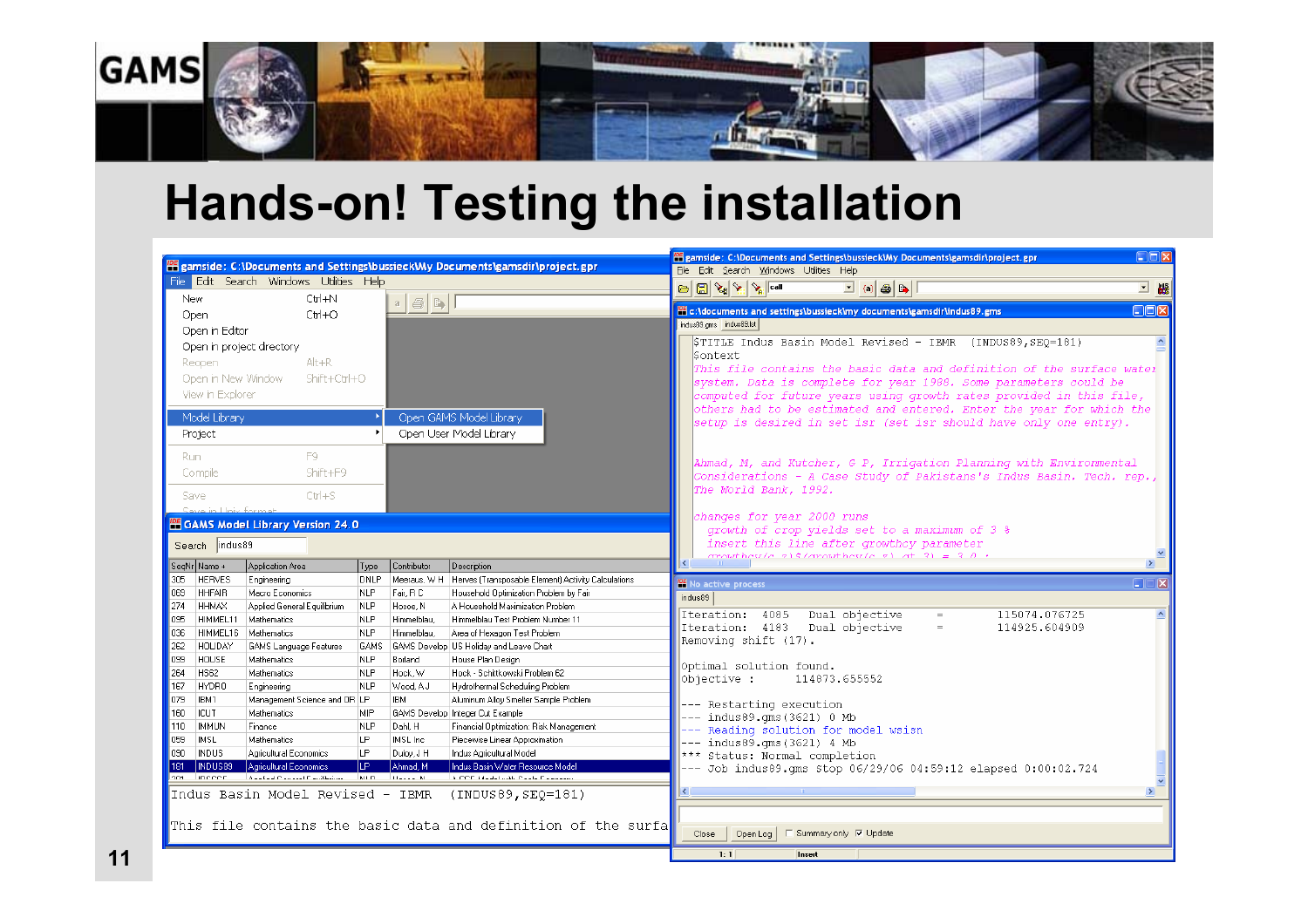

### **Hands-on! Testing the installation**

#### ∩©⊠ et lewis.gams.com - PuTTY Sqamslib indus89 Model indus89.cms retrieved Sqams indus89  $---$  Job indus89 Start 06/29/06 05:01:20 GAMS Rev 145 Copyright (C) 1987-2006 GAMS Development. All rights reserved Licensee: EURO 2006 GAMS Workshop G060626/0001CB-LNX GAMS Software GmbH DC5946 --- Starting compilation  $---$  indus89.cms(3622) 4 Mb --- Starting execution  $---$  indus89.cms (3618) 5 Mb --- Generating LP model wsisn  $---$  indus89.cms (3621) 7 Mb  $-- 2,726$  rows 6,570 columns 39,489 non-zeroes --- Executing CPLEX GAMS/Cplex Apr 21, 2006 LNX.CP.CP 22.2 031.034.041.LX3 For Cplex 10.0 Cplex 10.0.1, GAMS Link 31 Cplex licensed for 1 use of 1p, qp, mip and barrier, with 4 parallel threads. Reading data... Starting Cplex... Tried accrecator 1 time. LP Presolve eliminated 280 rows and 805 columns. Aggregator did 652 substitutions. Reduced LP has 1794 rows, 5113 columns, and 33006 nonzeros. Presolve time =  $0.04$  sec. Initializing dual steep norms . . . Iteration log . . . Iteration: 1 Scaled dual infeas = 2955667.467575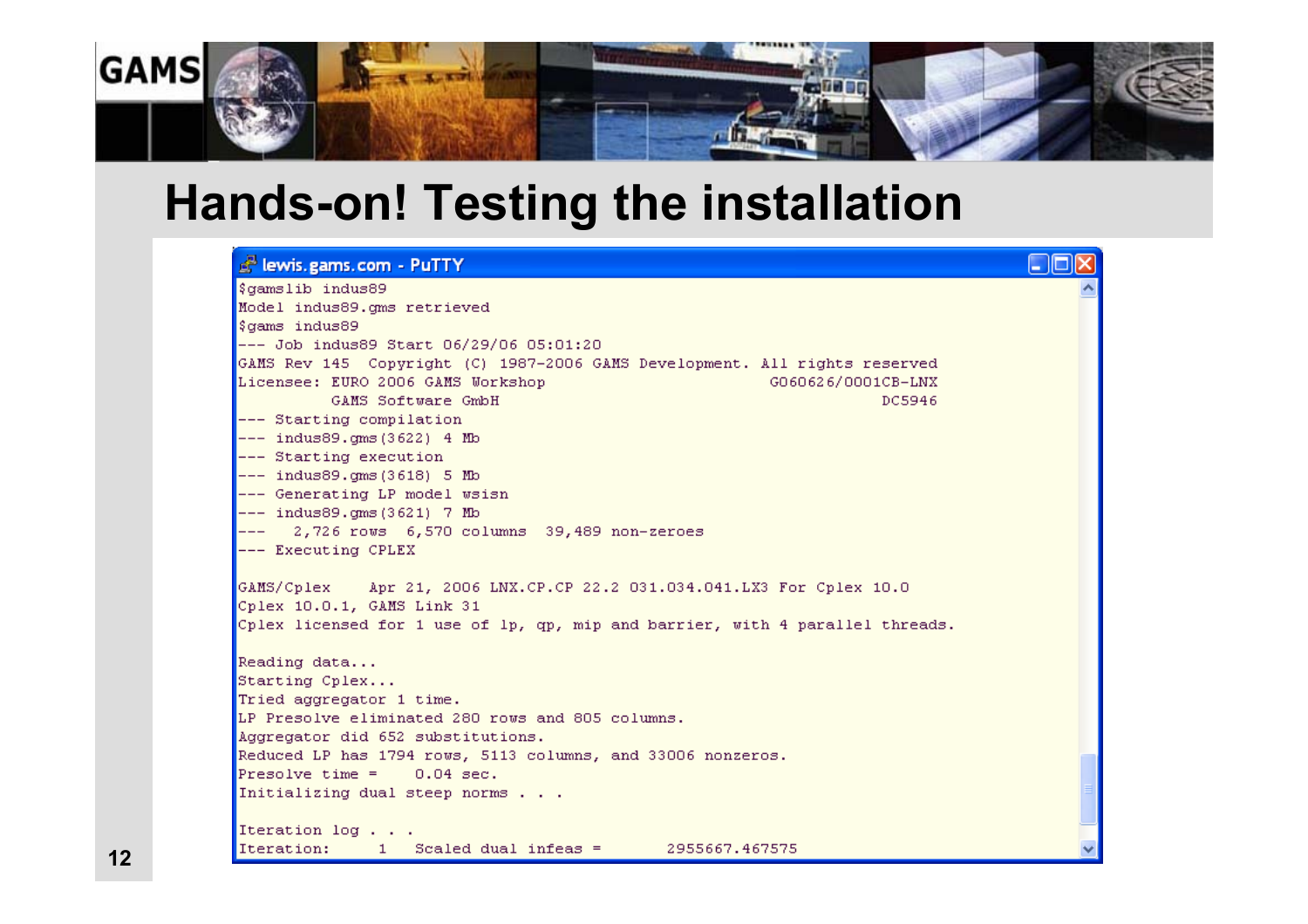

#### **A few Words about GAMS Syntax**

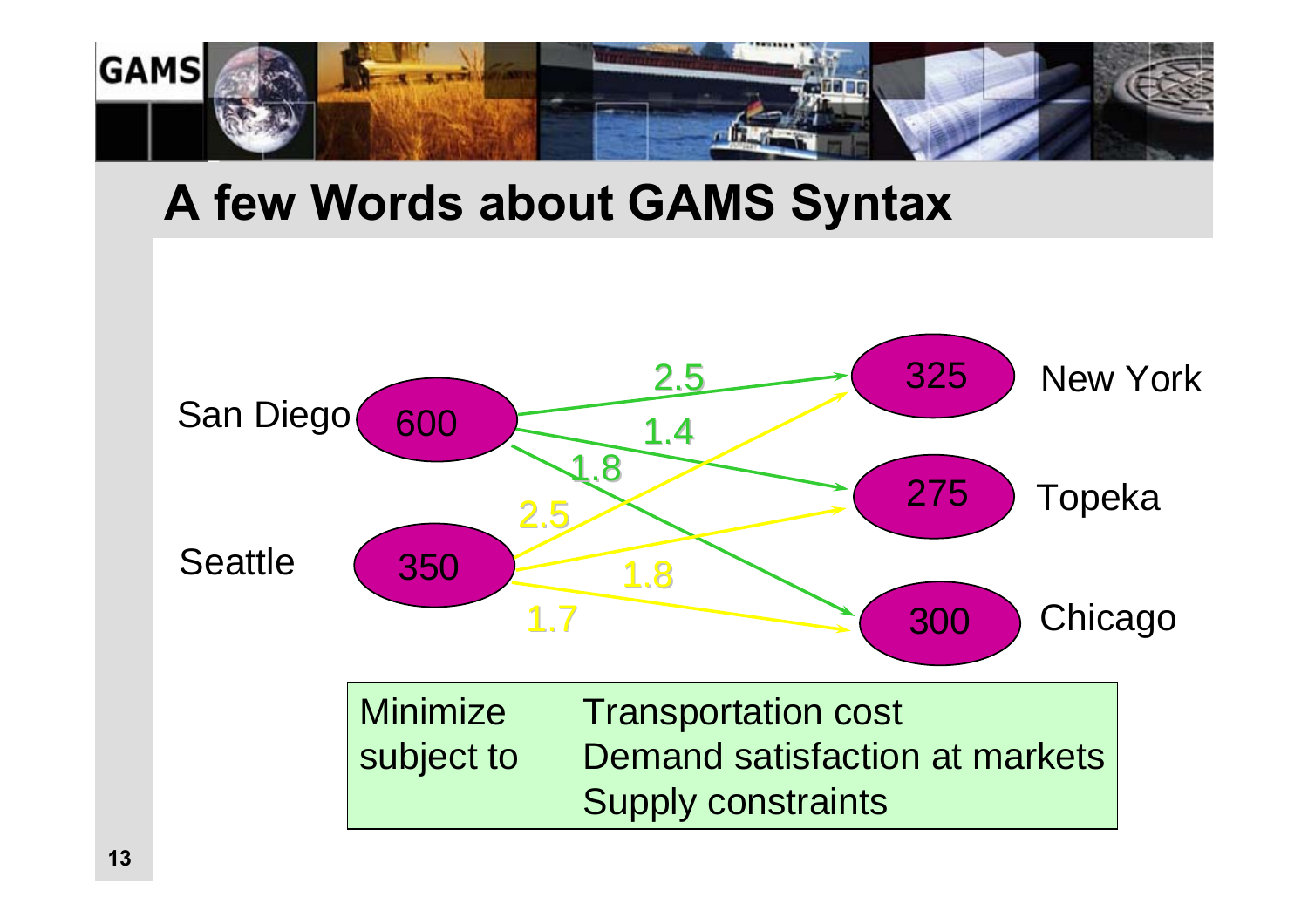

### **GAMS Syntax – Mathematical Algebra**

$$
\sum_{\substack{c,p:\\c,p\\c,p\in\mathcal{N}}} tcost \cdot dist(c,p) \cdot x_p^c \rightarrow \min
$$
\n
$$
\sum_{\substack{c,p:\\(c,p)\in\mathcal{N}}} x_p^c \le sup(c) \quad \forall c
$$
\n
$$
\sum_{\substack{c,p:\\(c,p)\in\mathcal{N}}} x_p^c \ge dem(p) \quad \forall p
$$
\n
$$
x_p^c \ge 0 \qquad \forall c,p:(c,p)\in\mathcal{N}
$$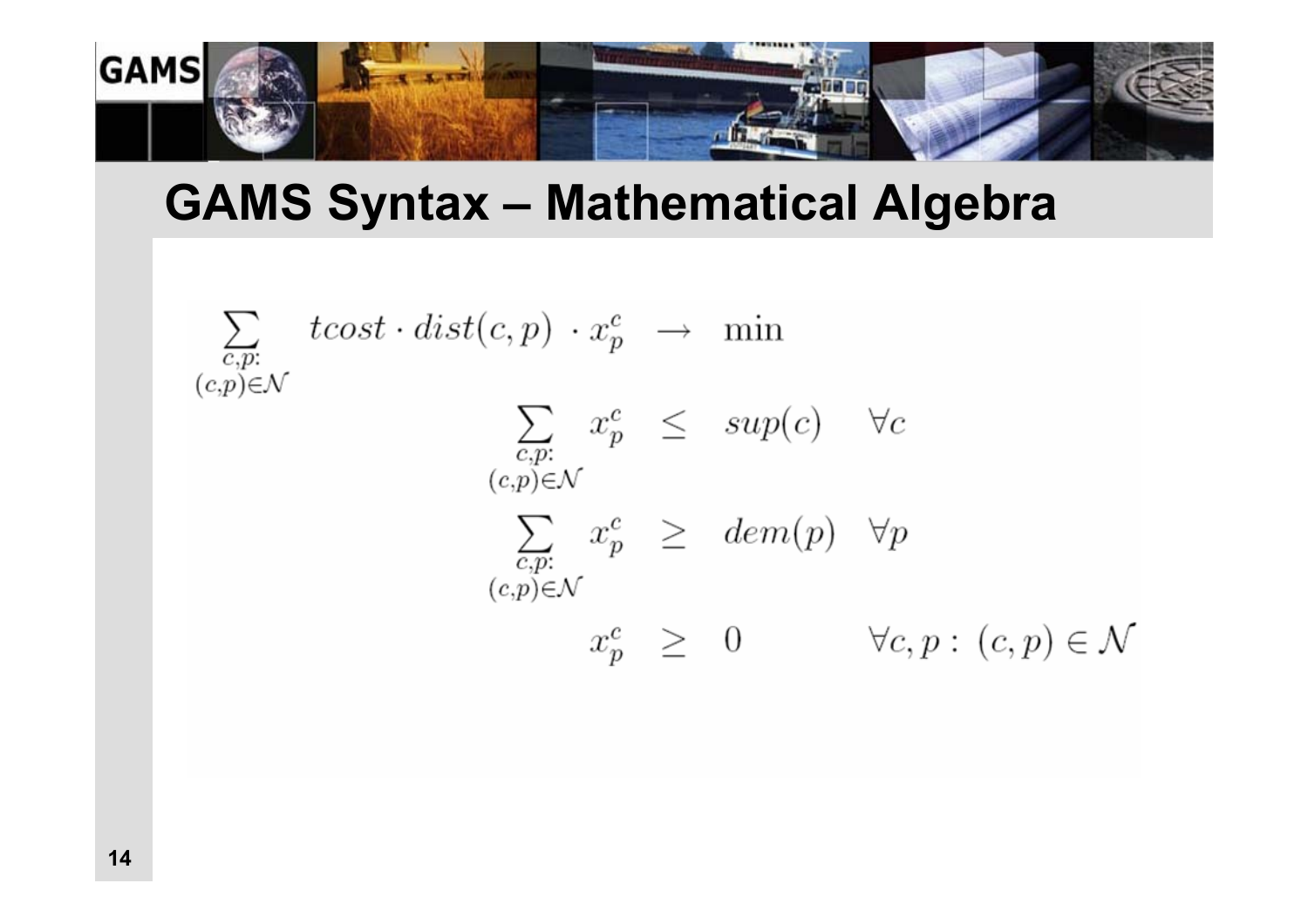

# **GAMS Syntax – GAMS Algebra**

| <b>Pf</b> gamside: C:\Documents and Settings\bussieckWy Documents\gamsdir\project.gpr - [c:\documents an _  _  _                                                                                                                                                                                                                                                                                                                                                                                                                       |                  |   |
|----------------------------------------------------------------------------------------------------------------------------------------------------------------------------------------------------------------------------------------------------------------------------------------------------------------------------------------------------------------------------------------------------------------------------------------------------------------------------------------------------------------------------------------|------------------|---|
| <b>PE</b> File Edit Search Windows Utilities Help                                                                                                                                                                                                                                                                                                                                                                                                                                                                                      | $ \Box$ $\times$ |   |
| $\begin{array}{ c c c }\hline \mathbb{R} & \mathbb{R} & \mathbb{R} & \mathbb{R} \\ \hline \mathbb{R} & \mathbb{R} & \mathbb{R} & \mathbb{R} \\ \hline \mathbb{R} & \mathbb{R} & \mathbb{R} & \mathbb{R} \\ \hline \mathbb{R} & \mathbb{R} & \mathbb{R} & \mathbb{R} & \mathbb{R} \\ \hline \mathbb{R} & \mathbb{R} & \mathbb{R} & \mathbb{R} & \mathbb{R} \\ \hline \mathbb{R} & \mathbb{R} & \mathbb{R} & \mathbb{R} & \mathbb{R} & \$<br>$\boxed{\blacksquare}$ (a) $\textcircled{\small{a}}$ $\textcircled{\small{b}}$<br>$\bullet$ |                  | 巖 |
| trnsport.gms                                                                                                                                                                                                                                                                                                                                                                                                                                                                                                                           |                  |   |
| Variables<br>$X(i, j)$ shipment quantities in cases<br>total transportation costs in thousands of dollars :<br>z                                                                                                                                                                                                                                                                                                                                                                                                                       |                  |   |
| Positive Variable x :                                                                                                                                                                                                                                                                                                                                                                                                                                                                                                                  |                  |   |
| Equations<br>cost<br>define objective function<br>supply(i) observe supply limit at plant i<br>demand( $\eta$ ) satisfy demand at market $\eta$ .                                                                                                                                                                                                                                                                                                                                                                                      |                  |   |
| $cost \dots$<br>z =e= sum( $(i, j)$ , $c(i, j) * x(i, j)$ );                                                                                                                                                                                                                                                                                                                                                                                                                                                                           |                  |   |
| supply(i) $sum(j, x(i, j)) = l = a(i)$ ;                                                                                                                                                                                                                                                                                                                                                                                                                                                                                               |                  |   |
| demand(j) $sum(i, x(i, j)) = q = b(j)$ ;                                                                                                                                                                                                                                                                                                                                                                                                                                                                                               |                  |   |
| Model transport /all/ :                                                                                                                                                                                                                                                                                                                                                                                                                                                                                                                |                  |   |
| $\left\langle \right\rangle$<br>$\mathbb{H}\mathbb{H}$<br>1:1<br>Insert                                                                                                                                                                                                                                                                                                                                                                                                                                                                |                  |   |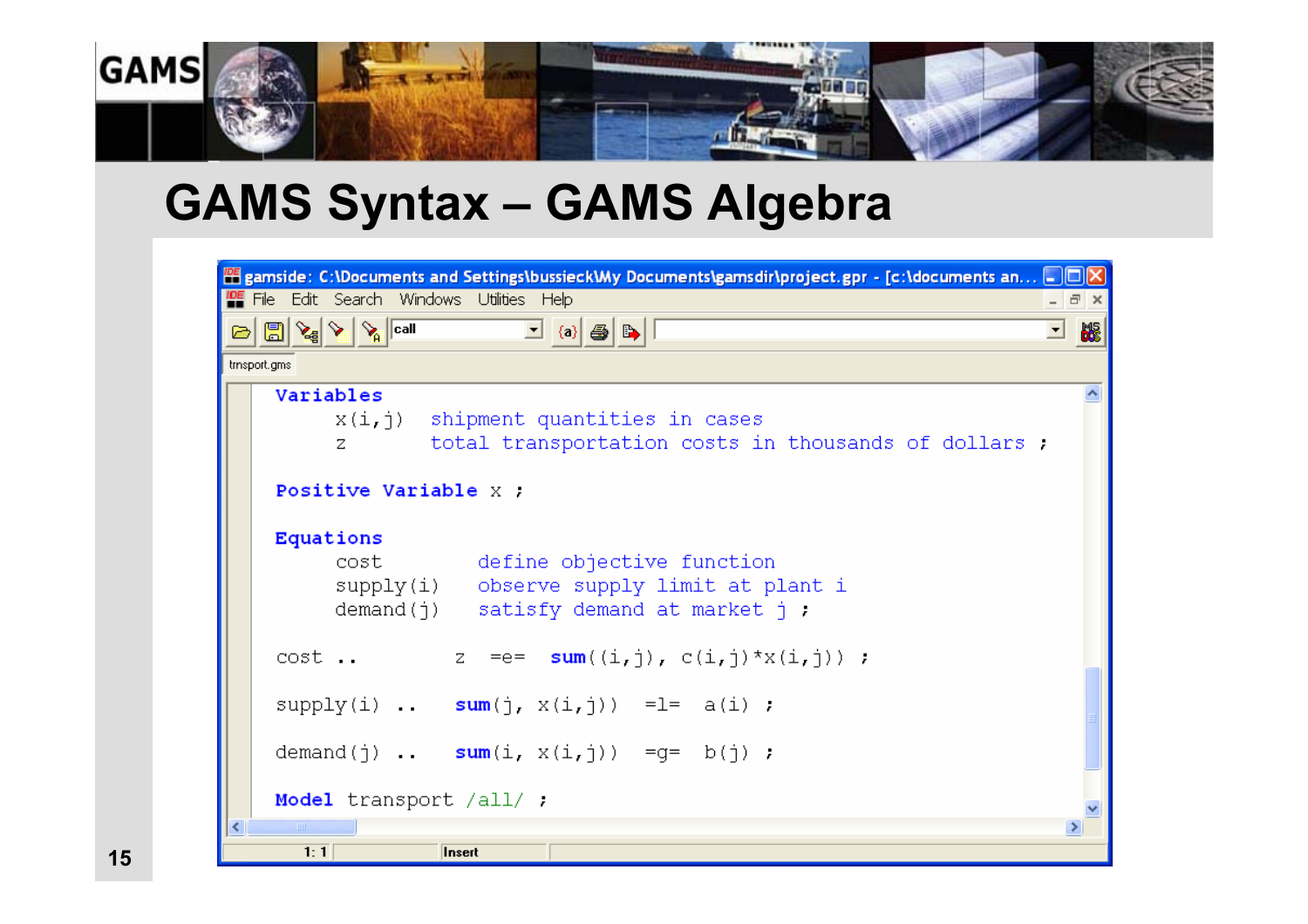

### **GAMS Syntax – cont.**

| • Symbols:             | Set I some stuff / cat, dog, ding1*ding10/                 |
|------------------------|------------------------------------------------------------|
| - Sets<br>- Parameters | Parameter life(I) life count / cat 7 /                     |
| - Variables            | Integer Variable $x(I)$ number to purchase;                |
| - Equations            | Equation $e(I)$ relate something;                          |
| - Models               | Model animallife /e, some, more/;                          |
|                        | - ASCII Output Files File fx some file / 'c:\t\text.txt' / |
| • Statements           |                                                            |

- –Declaration+Data statement Set I /cat,dog/;
- Data Assignments **life( 'dog ')=life( )=life( 'cat ')-1; x.lo(I)=1; 1; x.lo(I)=1;**
- Equation Definition **e(I).. Sqr(x(I)) =l= log(life(I)); e(I).. Sqr(x(I)) =l= log(life(I));**
- Programming Flow Control
- Option statement

**Option reslim=10; Option reslim=10;**

**loop(I, put fx I.tl); loop(I, put fx I.tl);**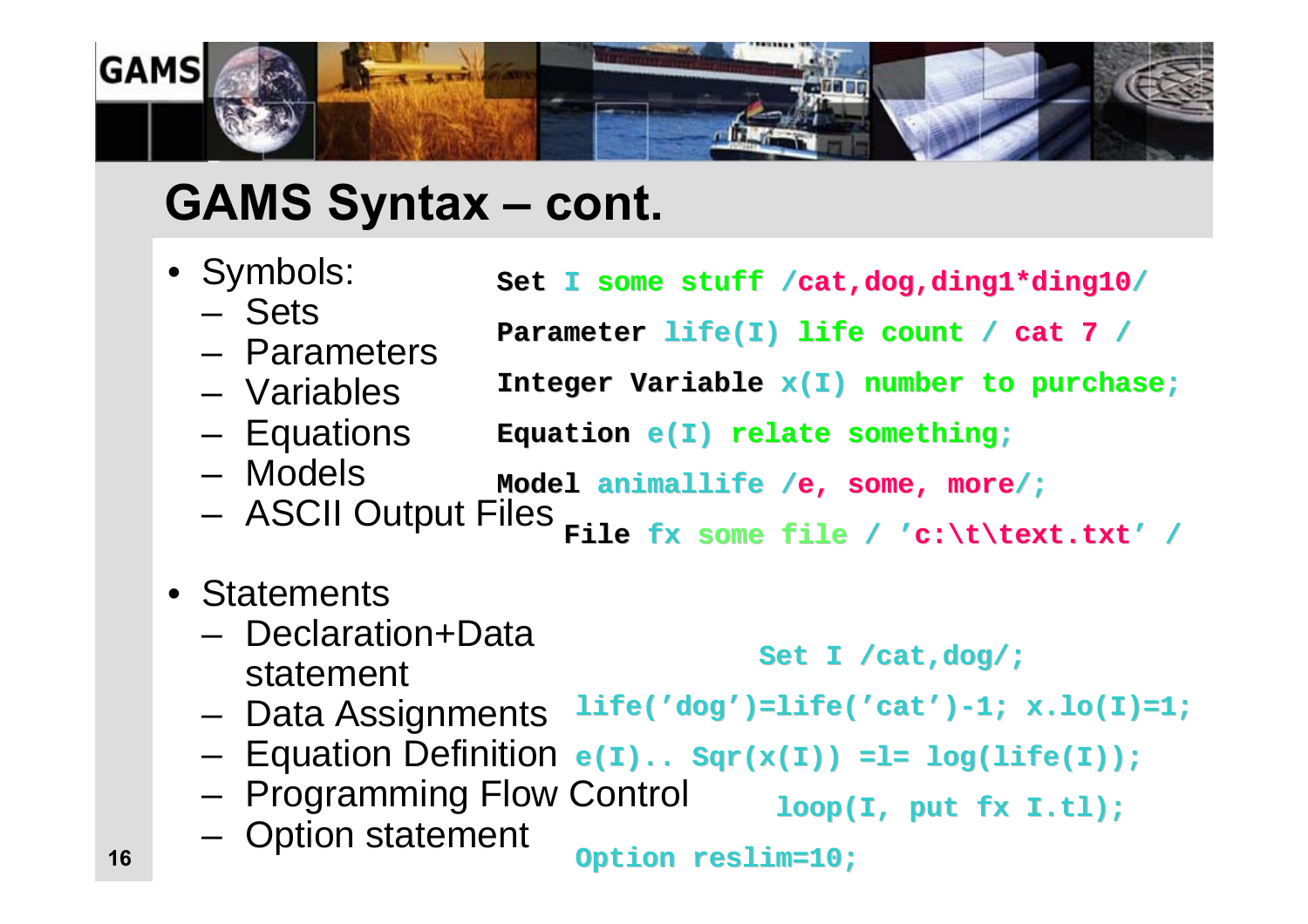![](_page_16_Picture_0.jpeg)

## **Hands-On! Inspect trnsport.gms**

- Unix: • IDE:
- File→Model Library trnsport

Hit F9 or Click |

![](_page_16_Picture_5.jpeg)

- \$ gamslib trnsport
- \$ vi trnsport.gms
- \$ gams trnsport
- \$ vi trnsport.lst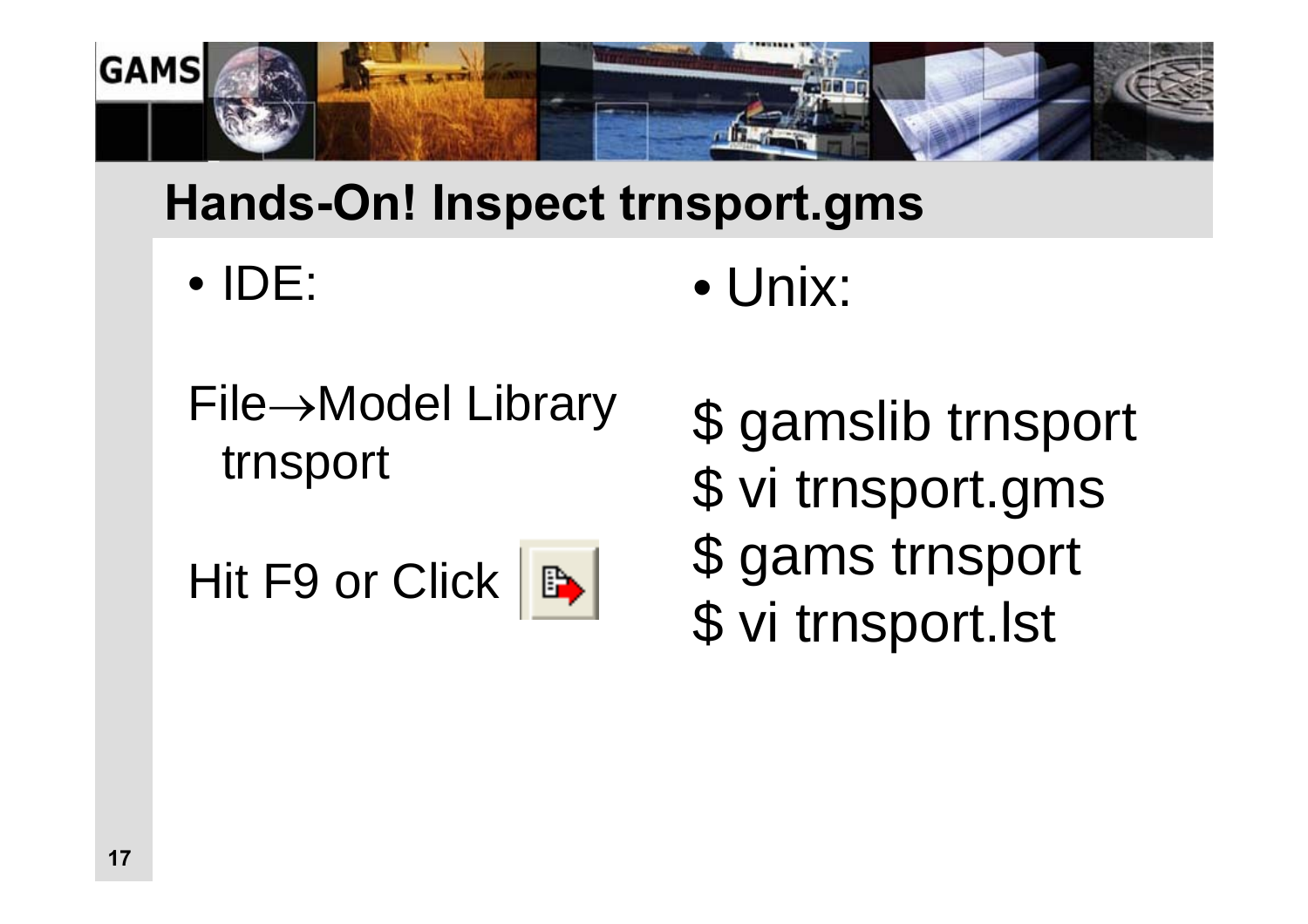![](_page_17_Picture_0.jpeg)

# **Hands-on! IDE - A Guided Tour**

- IDE Project Management
- Documentation
	- User's Guide/McCarl UG, Solver Manual
- Model Library
- Editor
- Solver Selection
- Option Selection
- Listing file/Tree view/Error navigation
- GDX Viewer
	- Data cube
	- $-$  Export to Excel
	- Graphs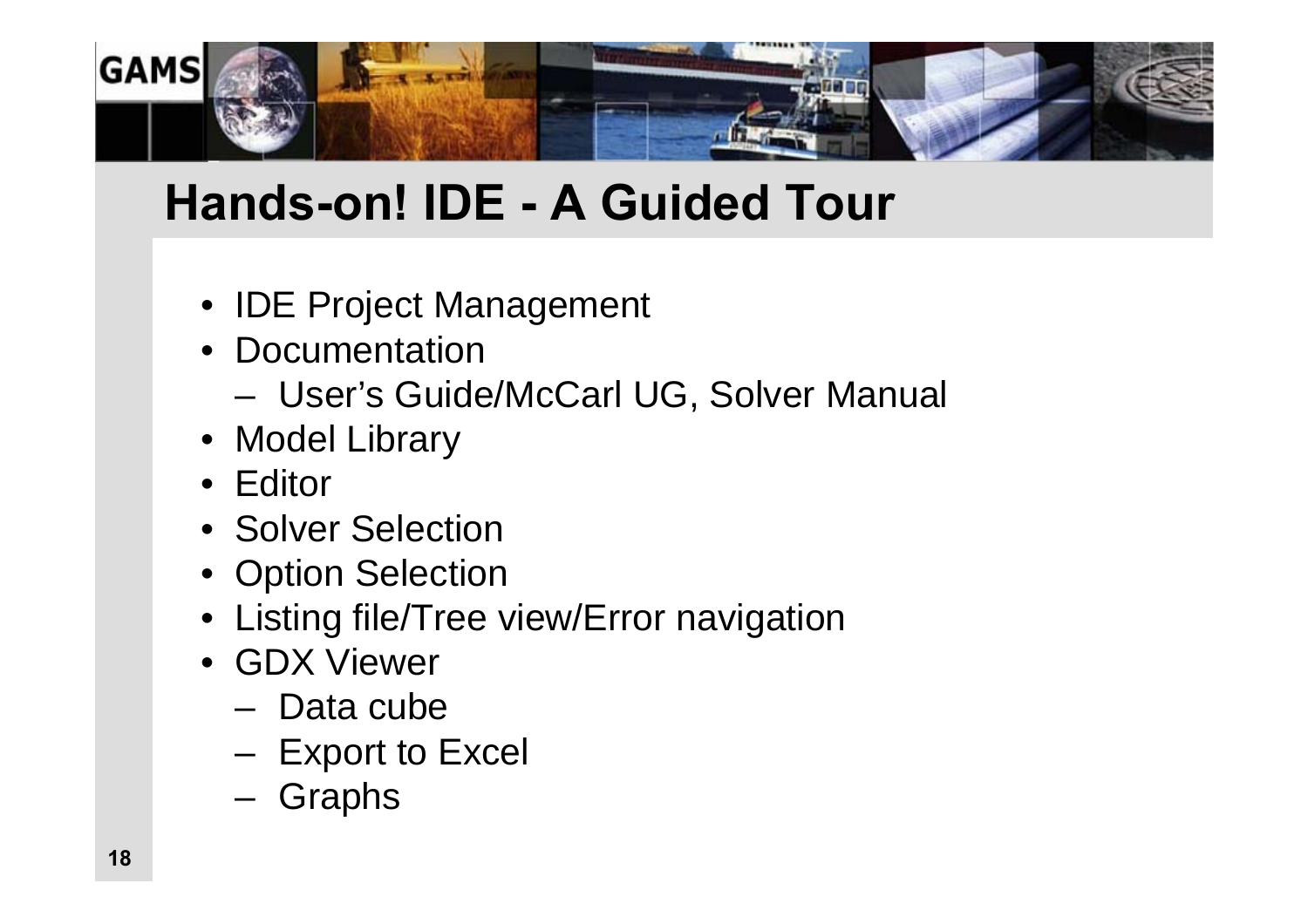![](_page_18_Picture_0.jpeg)

### **Sudoku**

Address **&** http://www.dailysudoku.com/sudoku/index.shtml

# **Daily SuDoku**

![](_page_18_Picture_4.jpeg)

**Monster Classic** 

Kids Squiggly

| Home            |
|-----------------|
| Today's SuDoku  |
| SuDoku Archive  |
| SuDoku for Kids |
| Draw/Play       |
| Discussion      |
| FAQ             |
| Books           |
| Syndication     |
| Links           |
| Email and News  |

Contact

#### **Welcome to the Daily SuDoku!**

Today's SuDoku is shown on the right. Click the grid to download a printable version of the puzzle. Visit the archive for previous daily puzzles and solutions. Play online, print a Sudoku, solve and get hints using the new improved **Draw/Play** function.

#### But how do I do it?

The object is to insert the numbers in the boxes to satisfy only one condition: each row, column and 3x3 box must contain the digits 1 through 9 exactly once. What could be simpler?

The rules of the new **Monster Sudokus** are exactly the same, but more numbers and letters are needed.

![](_page_18_Figure_14.jpeg)

Daily SuDoku: Thu 2-Nov-2006

very hard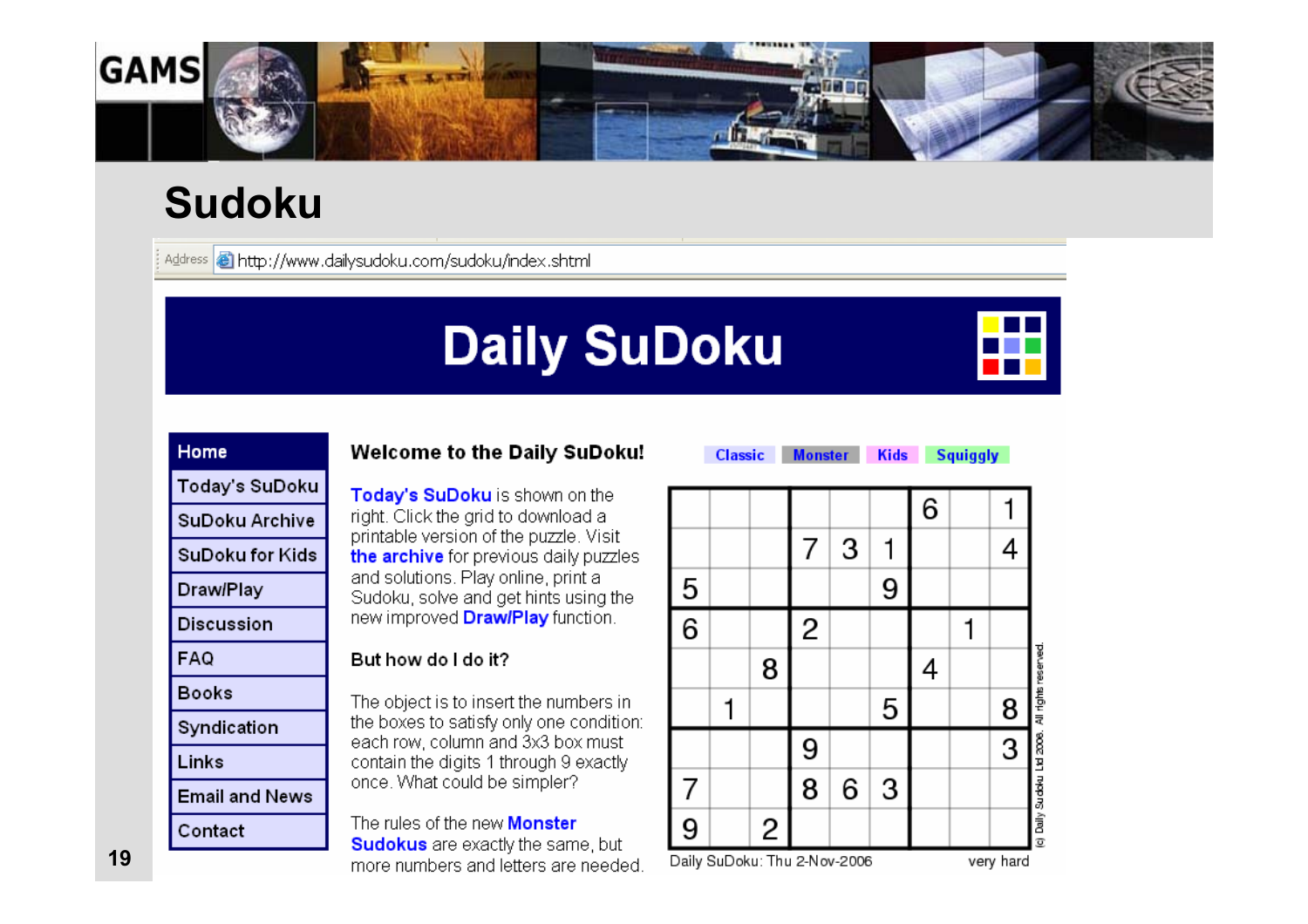![](_page_19_Picture_0.jpeg)

## **Christmas tree Sudoku**

Address **&** http://www.dailysudoku.com/sudoku/archive.shtml?year=2005&month=12&day=23&type=seasonal

# **Daily SuDoku**

Daily Seasonal Sudoku: Fri 23-Dec-2005 [instructions]

![](_page_19_Picture_4.jpeg)

| Home            |
|-----------------|
| Today's SuDoku  |
| SuDoku Archive  |
| SuDoku for Kids |
| Draw/Play       |
| Discussion      |
| FAQ             |
| Books           |
| Syndication     |
| Links           |
| Email and News  |
| Contact         |

#### $\overline{2}$  $\overline{2}$ All rights Daily Su dolu Ltd 2005 Christmas tree Sudoku: Fri 23-Dec-2005 very hard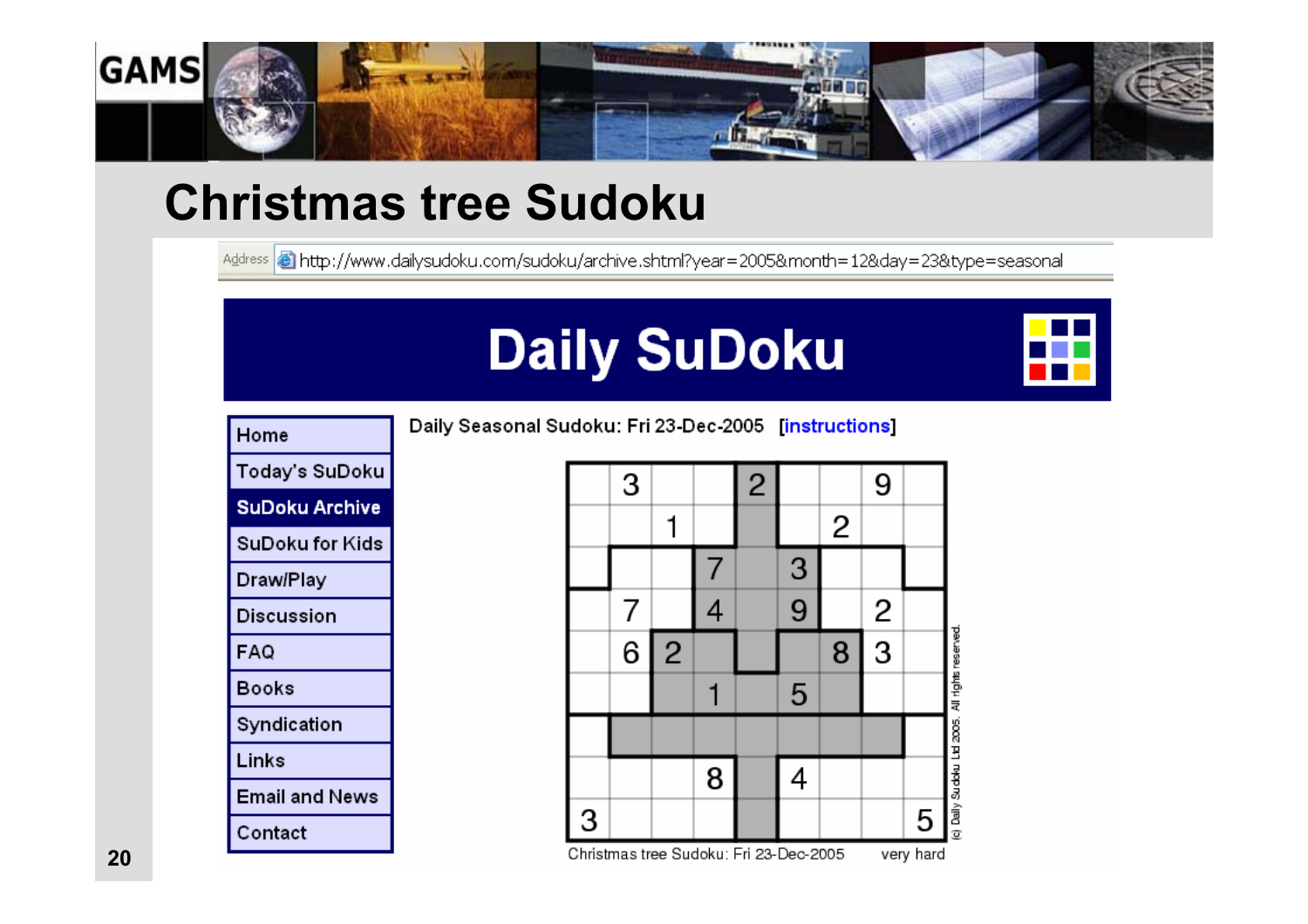![](_page_20_Picture_0.jpeg)

# **Hands-on! Basic Sudoku (***su1* **->** *su2***)**

- Basic model *su1* computes solution to Sudoku
- Is the solution unique?
- •If not, how many solutions exist?
- Edits for *su1* -> *su2*:
	- –- Implement binary cuts to exclude known solutions
	- To cut off xb: sum(i, abs(xb(i)-x(i)) =g= 1;
	- Use loop to find and store solutions
	- Use GDX to view model data and solution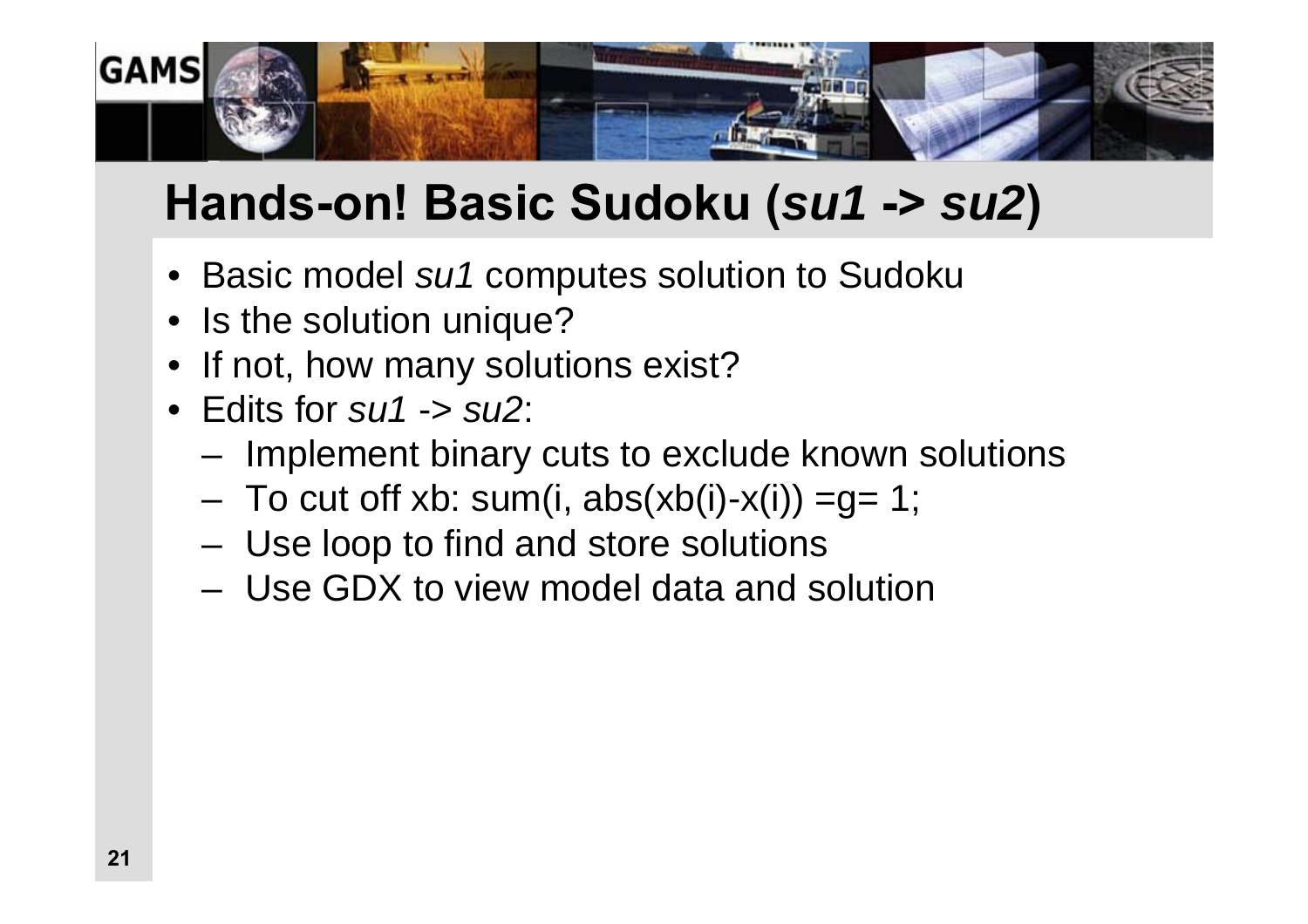![](_page_21_Picture_0.jpeg)

# **Input/Output through ASCII Files**

- ASCII Input Data
	- –Part of model input (**\$include file.txt \$include file.txt**)
	- Posix Utilities are part of GAMS Windows System
		- Platform independent data file preparation
		- sed, awk, grep, cut, … **\$call cut \$call cut -d, -f1,3- file.txt > filenew.txt file.txt > filenew.txt**
- ASCII File Output
	- GAMS Put Facilities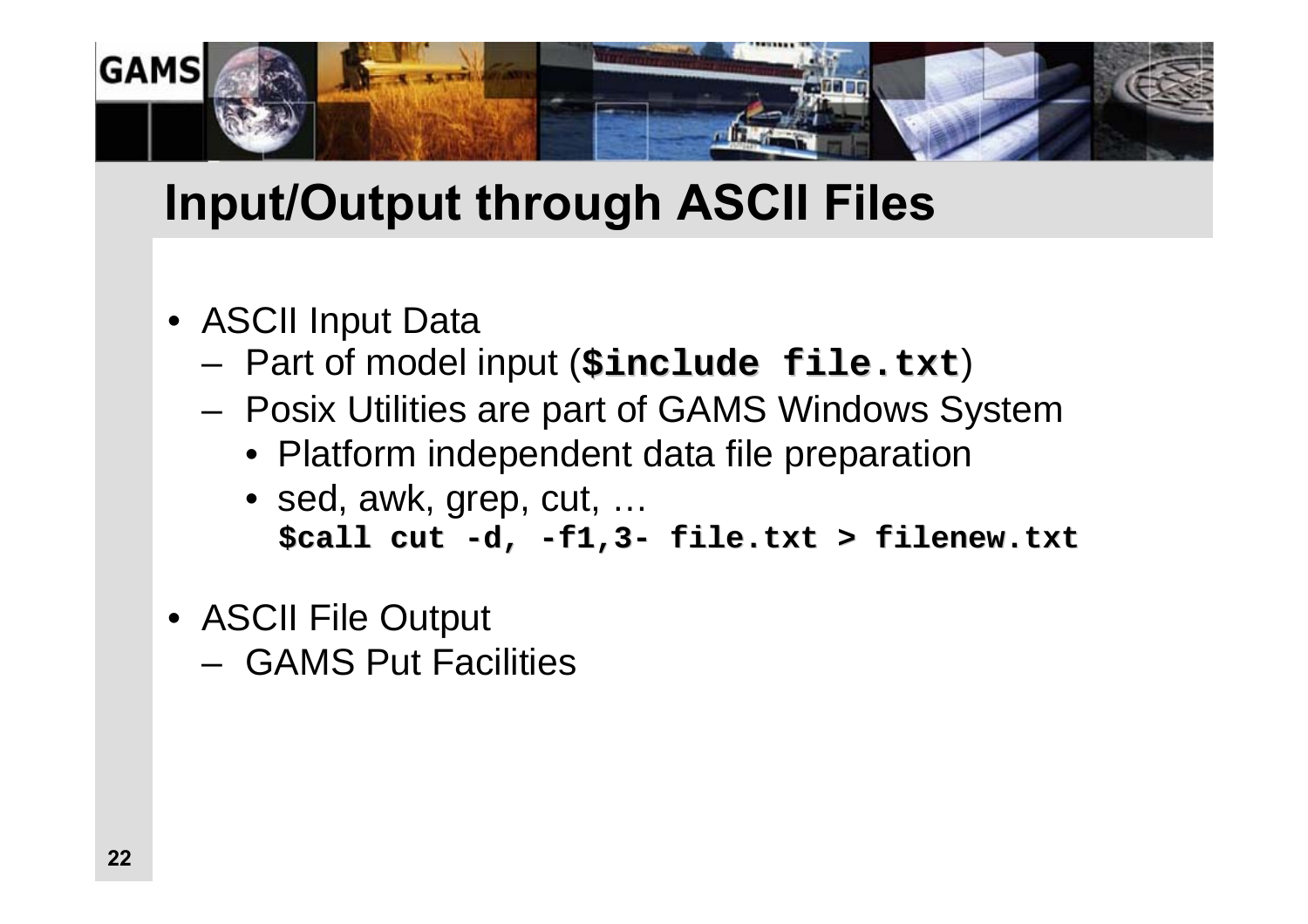![](_page_22_Picture_0.jpeg)

# **GAMS Data eXchange**

• **G**AMS **D**ata e**X**change (GDX):

![](_page_22_Figure_3.jpeg)

- Complements the ASCII text data input
- Advantages:
	- –Fast exchange of data (factor >20)
	- Syntactical check on data before model starts
	- $-$  Compile-time and Run-time Data Exchange
	- –- Platform Independent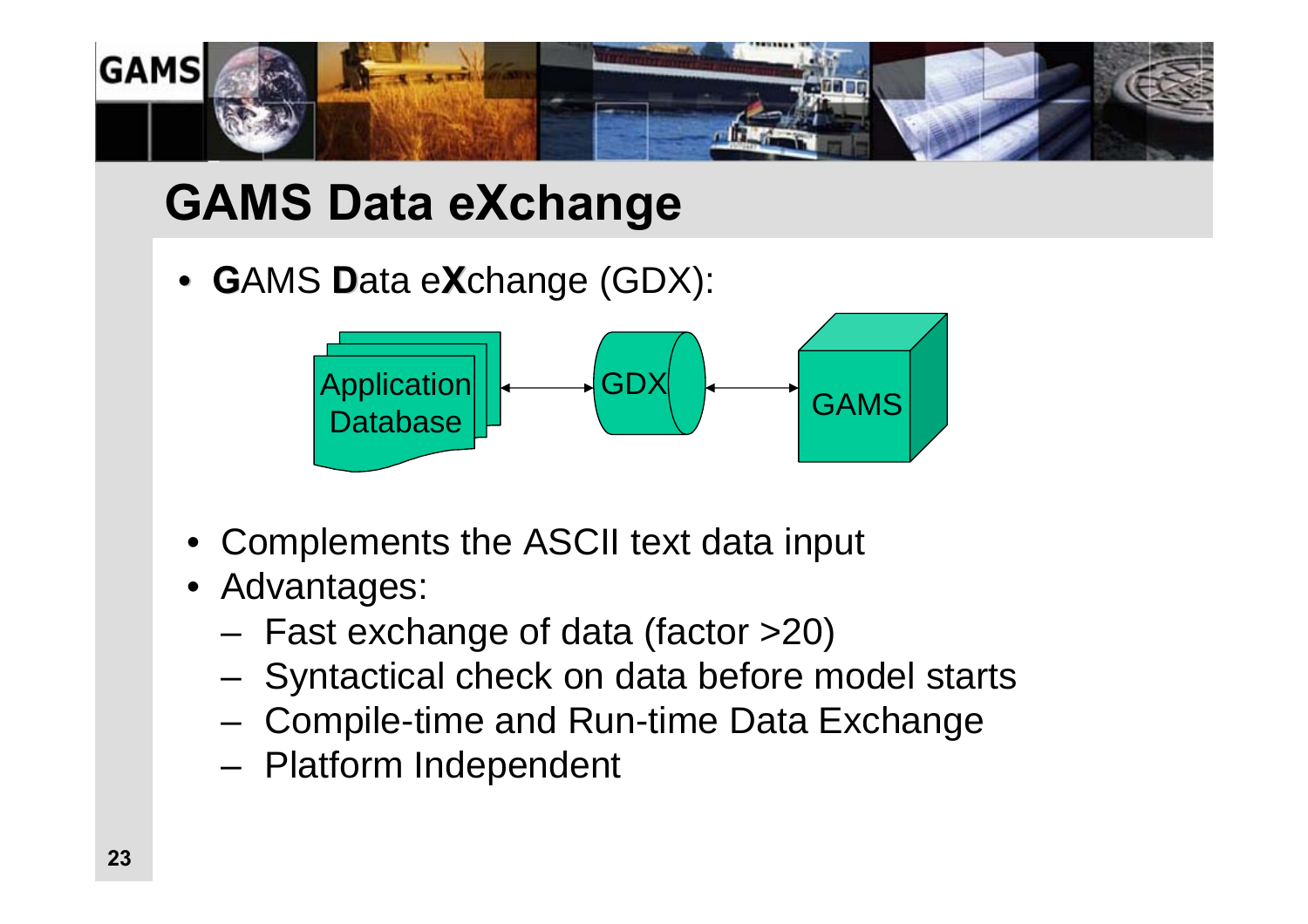![](_page_23_Picture_0.jpeg)

### **GDX Tools**

![](_page_23_Figure_2.jpeg)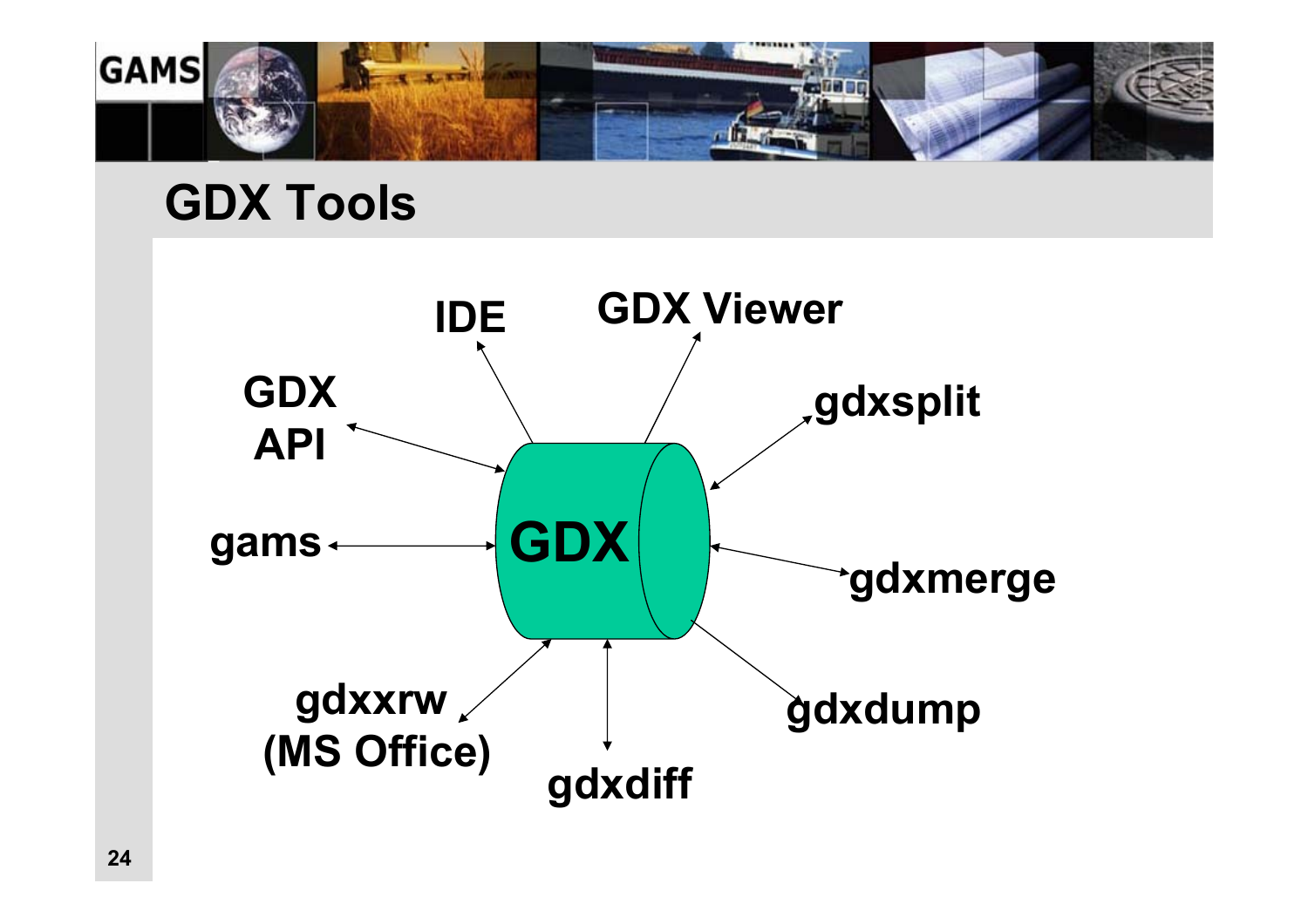![](_page_24_Picture_0.jpeg)

## **Hands-on! Report on all solutions (su3)**

- Find a "good" cell to fix
	- –A good fix is one that leaves few (one?) solutions
	- Compute result of any fix using saved GDX data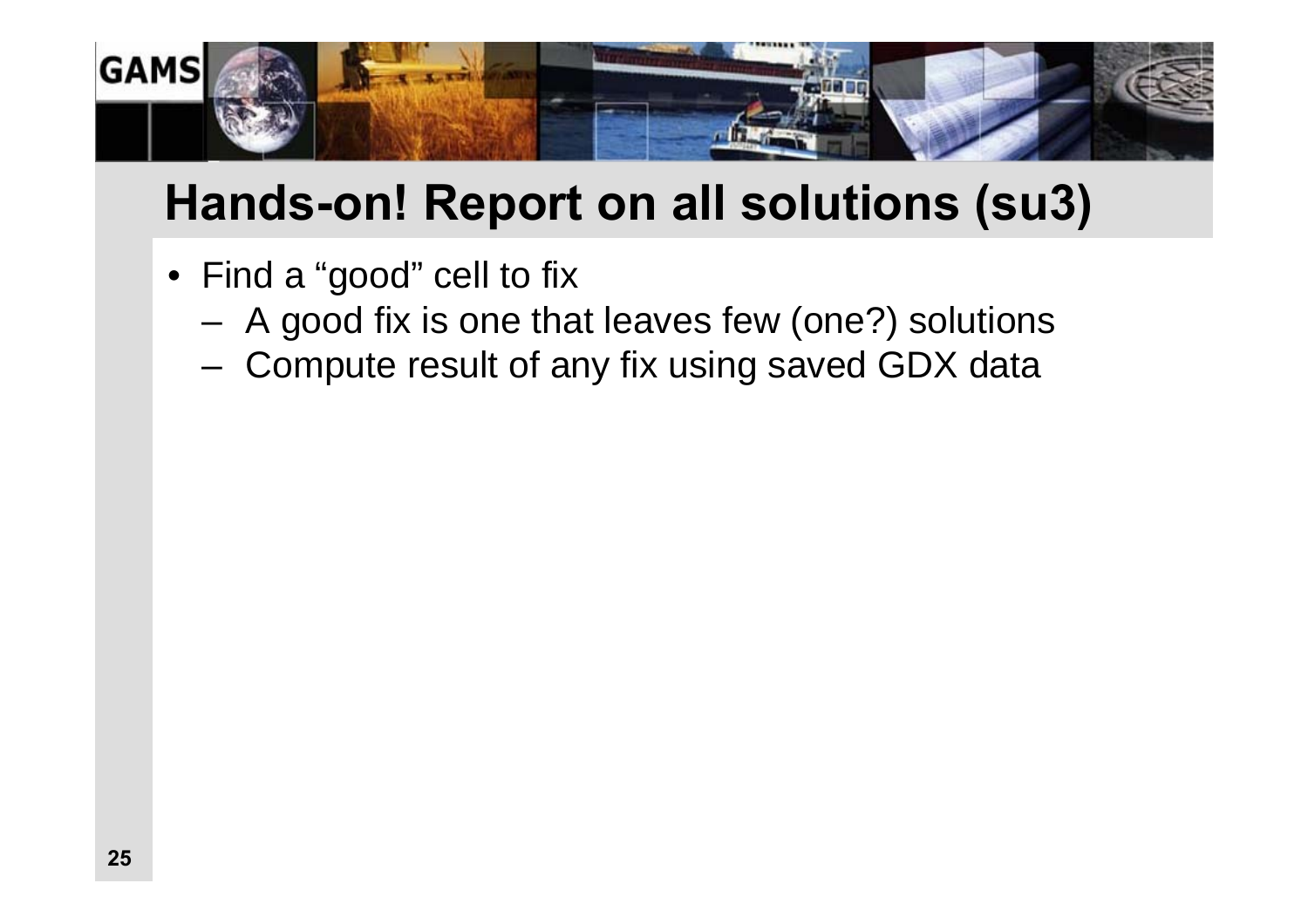![](_page_25_Picture_0.jpeg)

# **Hands-on! Force Uniqueness (***su2* **->** *su4***)**

- Set cell r7.c4 to the value 4 (c.f. *su3*)
- Verify that the resulting solution is unique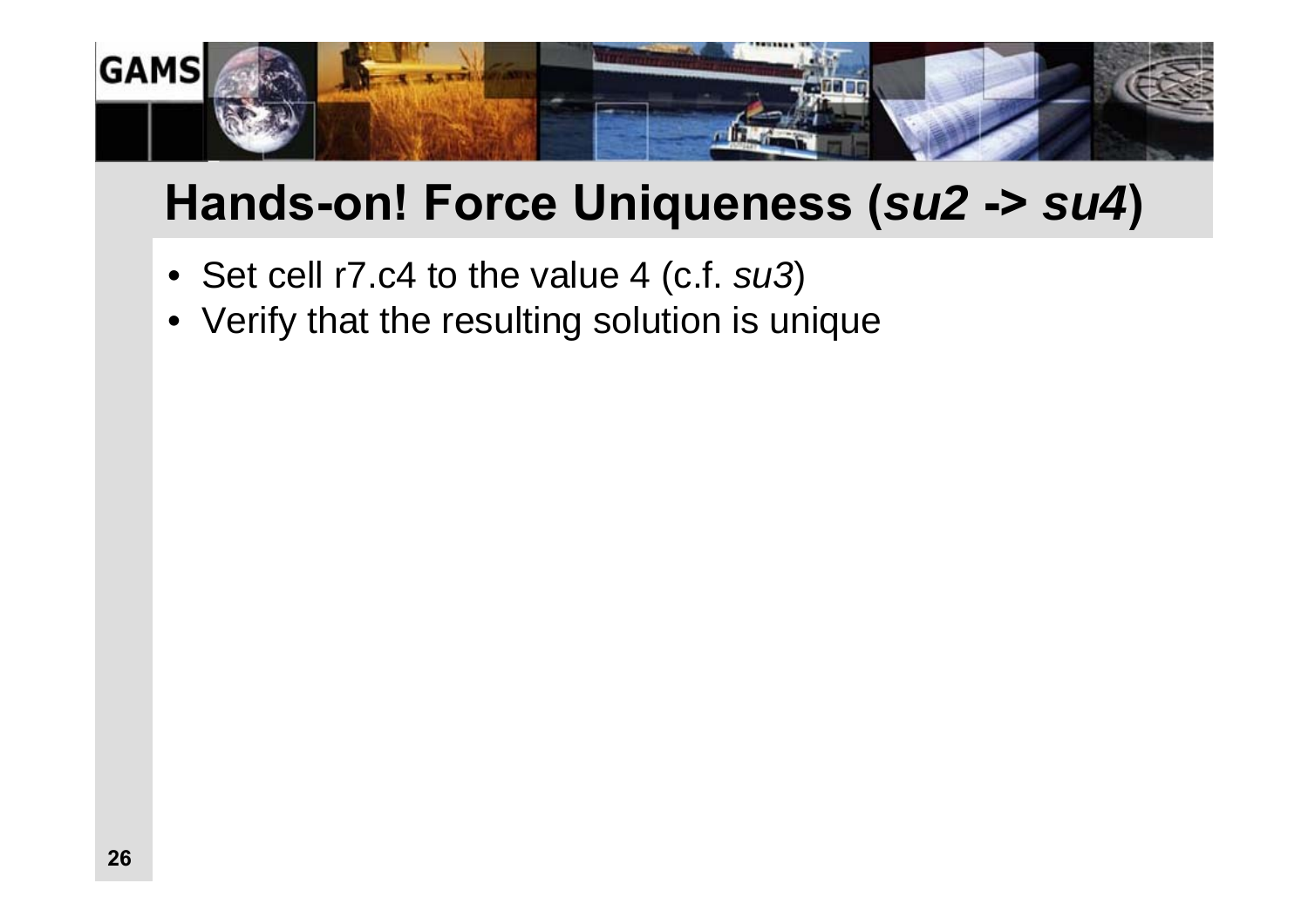![](_page_26_Picture_0.jpeg)

#### **Hands-on! Text output (***rep0* **-** *rep3***)**

![](_page_26_Figure_2.jpeg)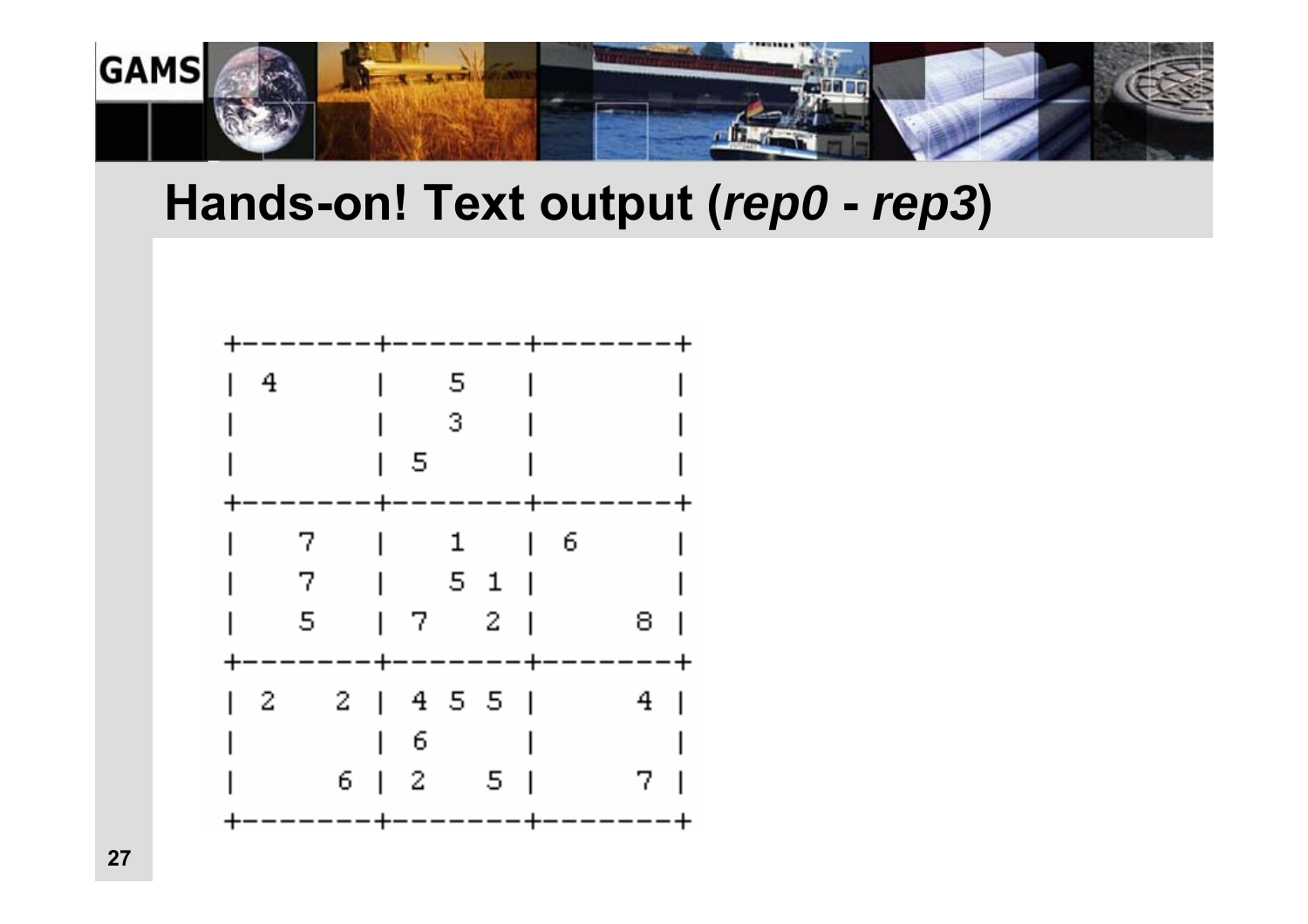![](_page_27_Picture_0.jpeg)

# **Hands-on! Infeasible Sudoku (***su1* **->** *su5***)**

- What should we do with an infeasible Sudoku?
	- –- Not enough to just report the infeasibility
	- Here, repair the data to make the model feasible
- Edits for going from *su1* -> *su5*
	- –Add binary variable undo (relaxes fixed cells)
	- Remove x.fx for fixed cells
	- Use random generation to get bogus data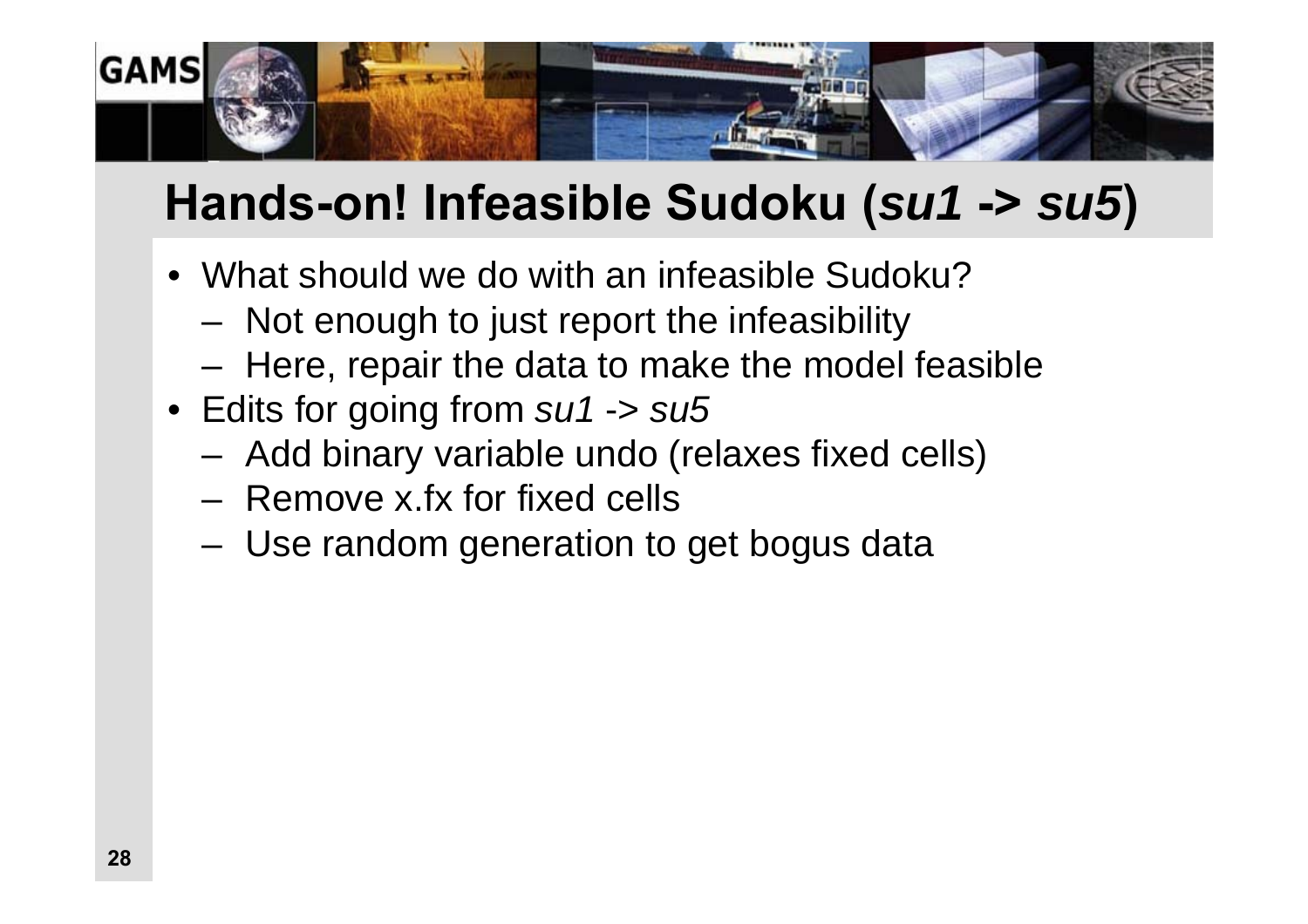![](_page_28_Picture_0.jpeg)

### **Samurai Sudoku**

![](_page_28_Figure_2.jpeg)

![](_page_28_Picture_3.jpeg)

The classic five merged grid Samurai Sudoku. We have one free puzzle each week and three additional weekly puzzles for registered users. See below for previous puzzles.

4

We also have a printable blank Gattai-5 grid for those of you who want to print out some copies to work on.

#### Free Samurai #33 (Easy)

Access key:

To access the premium Samurais, you will need to enter an access key in the box above. The same key will also let you access our Sensei, Shogun, Sumo and Wordoku puzzles and use both the samural and standard solvers as many times as you like.

#### To obtain an access key:

Click the "Buy now" button below to use secure PayPal pages to purchase an access key. Each key costs £2.00 and is valid for 14 days. The key will be sent to you by email. We will only use your email address to administer this service, and will not pass your details to any third party.

![](_page_28_Picture_11.jpeg)

#### Top Notch Free Samurai #33 (Easy)

Get the solution to this puzzle from our solver. Registered users can view, save or print this Samurai in Acrobat PDF format.

> 6  $\overline{2}$

|   |   |   |   | 5 |   | 8 |   | 1 |                          |
|---|---|---|---|---|---|---|---|---|--------------------------|
|   |   |   | 6 |   | 4 |   |   | 5 |                          |
| 5 | 3 | 1 |   |   |   |   |   | 4 |                          |
|   |   | 5 |   | 4 |   |   |   |   |                          |
| 3 | 4 |   |   |   |   | 1 |   |   |                          |
| 5 |   |   | 8 |   | 3 |   |   |   |                          |
|   |   |   |   | 6 |   |   |   |   |                          |
|   |   | 3 |   |   | 7 |   |   |   | 1                        |
|   |   |   |   |   |   |   |   | 5 | Ź                        |
|   |   |   |   |   |   |   | 3 |   |                          |
|   |   |   |   |   |   |   |   | 1 | $\overline{\phantom{a}}$ |
|   | 1 | 9 | 4 |   |   |   |   |   | 7                        |
|   |   |   |   |   |   |   |   |   |                          |
|   |   |   |   |   |   |   |   |   |                          |
| 5 | 2 |   |   |   | 8 |   |   |   |                          |
| 3 |   | 6 |   |   |   | 4 |   | 5 |                          |
|   | 7 |   |   | 3 |   |   | 6 |   |                          |
|   |   | 2 |   |   |   | 7 |   |   |                          |
|   |   |   | 1 | 9 |   |   |   | 3 |                          |
|   |   |   | 5 |   | 3 |   |   |   |                          |
| ۱ | 9 |   | 8 |   | 2 | 5 |   |   |                          |

8 3

|                         |   |   | 2 | 9 |   | 3 |                | 6 | 5              |
|-------------------------|---|---|---|---|---|---|----------------|---|----------------|
|                         |   |   |   | 1 |   | 4 |                |   |                |
|                         | 9 |   |   |   | 7 | 6 |                |   |                |
|                         |   |   | 3 |   |   |   | $\overline{2}$ |   |                |
|                         |   | 8 |   |   | 1 |   |                | 3 |                |
|                         | 5 |   | 1 |   |   |   | 9              |   | 7              |
|                         |   |   |   | 3 |   |   |                | 7 | $\overline{c}$ |
|                         |   |   |   |   |   |   |                |   |                |
| $\overline{\mathbf{c}}$ |   |   |   |   |   | 5 | 1              | 8 |                |
| 7                       | 9 |   |   |   |   |   |                |   |                |
|                         |   | 1 |   |   |   |   |                |   |                |
| 3                       | 6 |   |   |   |   |   |                |   |                |

| 9 |   |                         | 3 |   |   | 7 |   |   |
|---|---|-------------------------|---|---|---|---|---|---|
|   |   |                         |   | 2 |   |   |   |   |
|   |   |                         | 9 |   | 1 |   |   | 3 |
|   |   |                         |   |   |   |   | 8 | 6 |
|   |   |                         |   | 6 |   | 4 |   |   |
|   | 6 |                         |   |   |   | 9 | 5 |   |
|   | 8 |                         | 4 |   | 3 |   |   |   |
|   | 9 | $\overline{\mathbf{c}}$ |   | 8 |   |   |   | 4 |
|   |   | 6                       | 2 |   |   |   |   | 8 |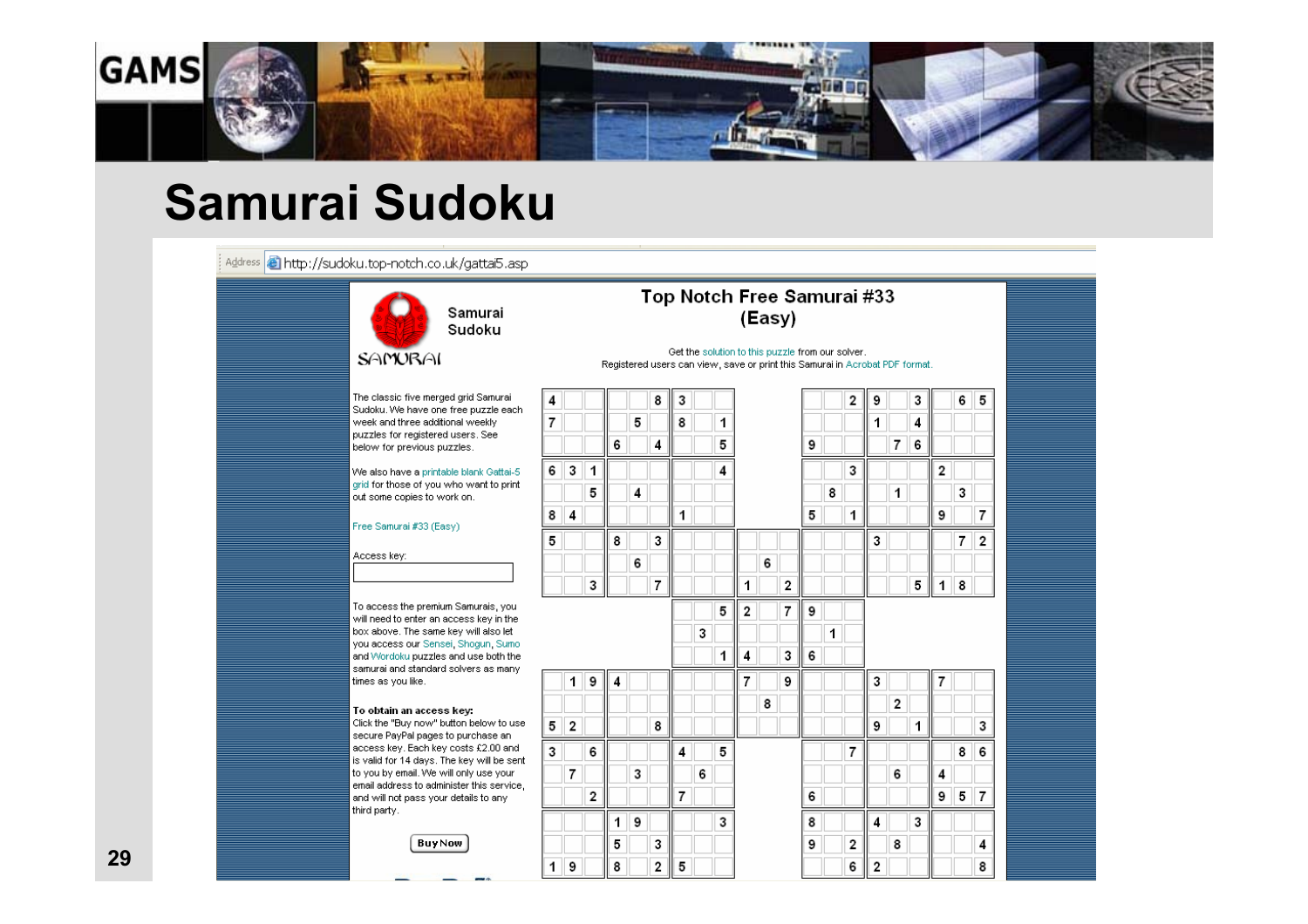![](_page_29_Picture_0.jpeg)

# **Hands-on! Mapping data (map1)**

- We solve the Samurai as 5 basic puzzles, with linking constraints for the overlapping cells
- • Requires mapping 21x21 Samurai puzzle into separate 9x9 puzzles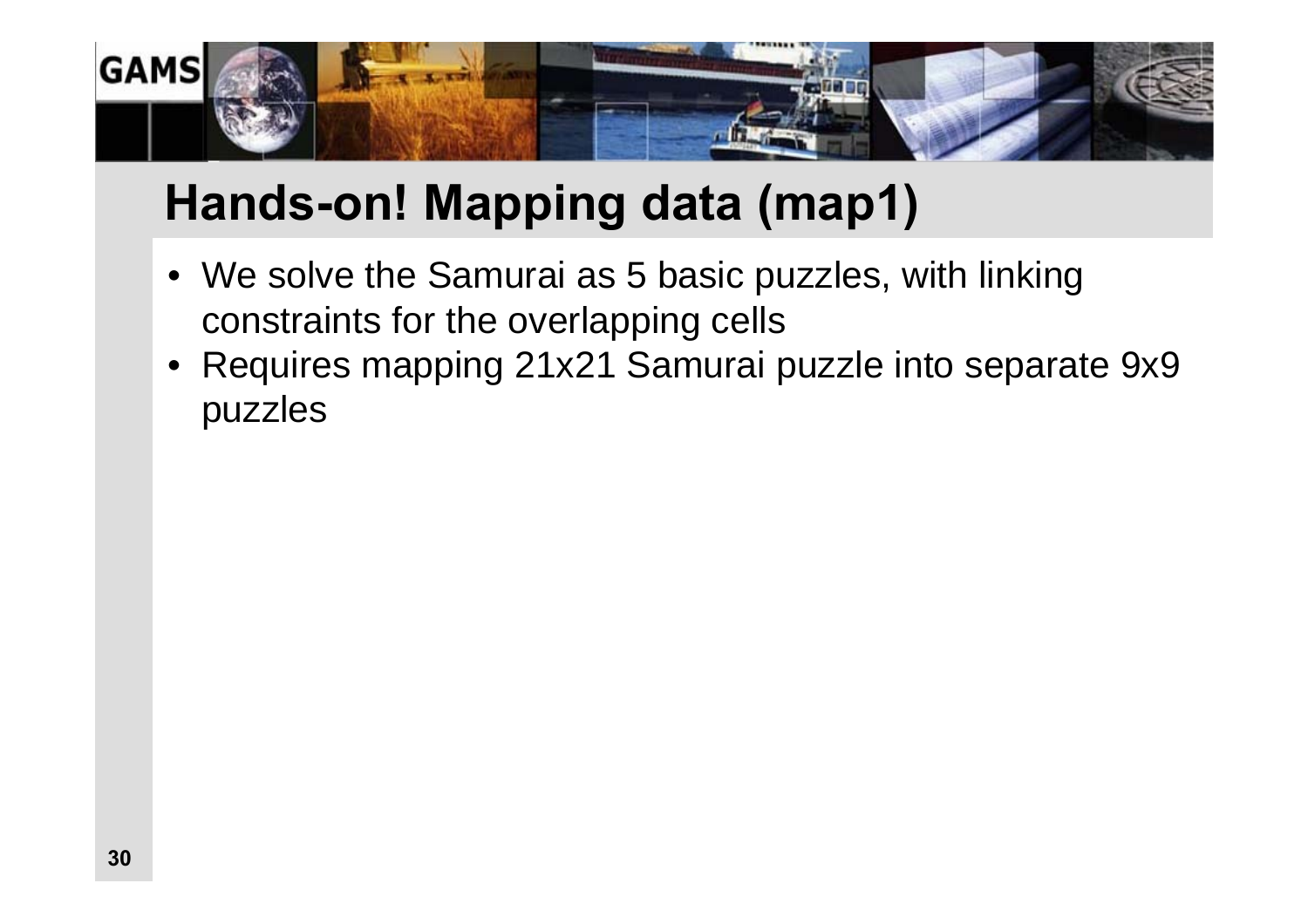![](_page_30_Picture_0.jpeg)

# **Hands-on! Samurai model (su5 -> su6)**

- Add puzzle index p to all variables/equations
- •Add linking constraints
- •Use random data to test
- Fix undo variables initially to 0
	- –- If the model is feasible, it will solve quickly
	- $-$  If infeasible, we unfix undo and resolve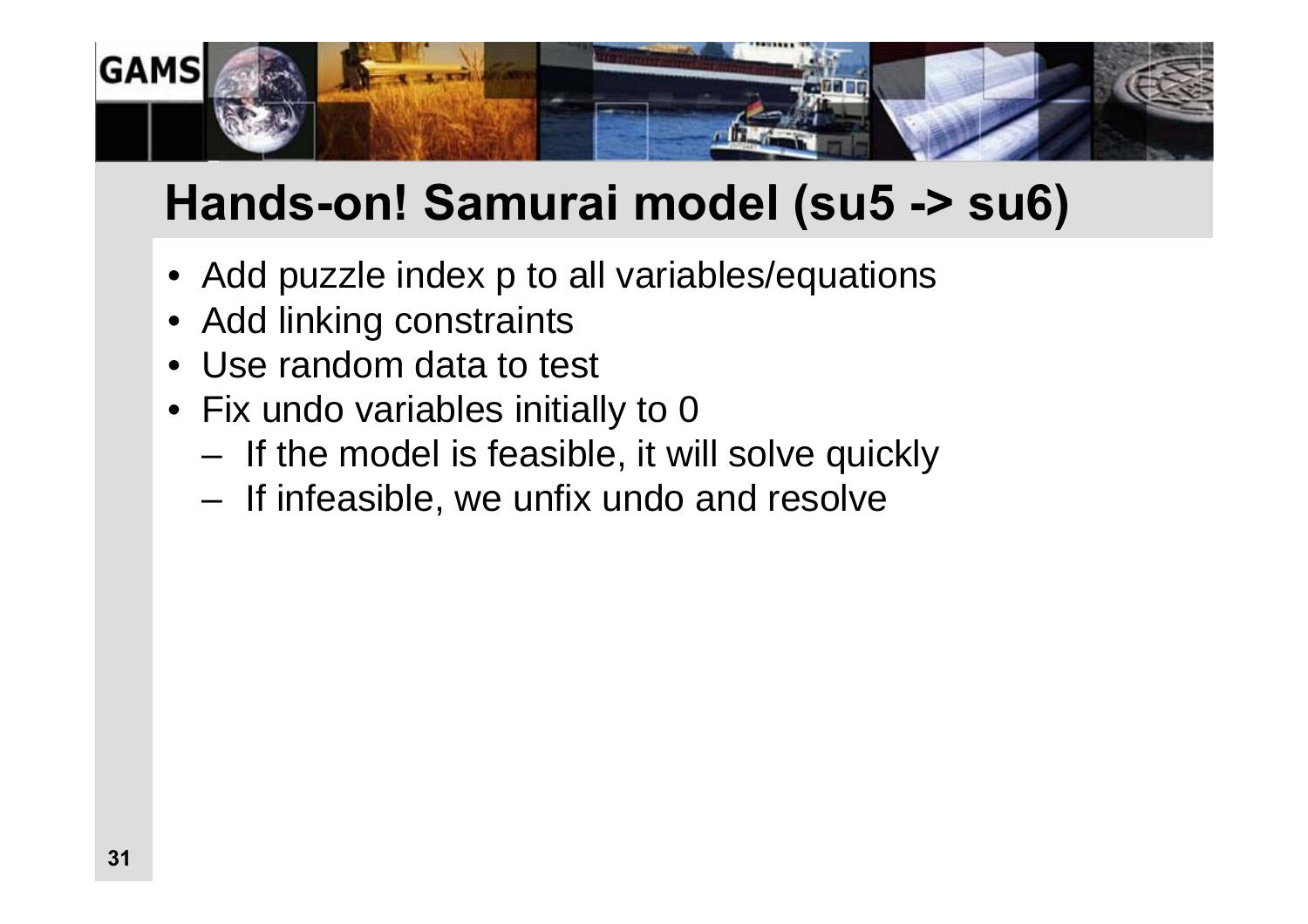![](_page_31_Picture_0.jpeg)

#### **Agenda**

#### GAMS Development / GAMS Software

Working with GAMS – A Guided Tour

Model Development

Model Deployment and Maintenance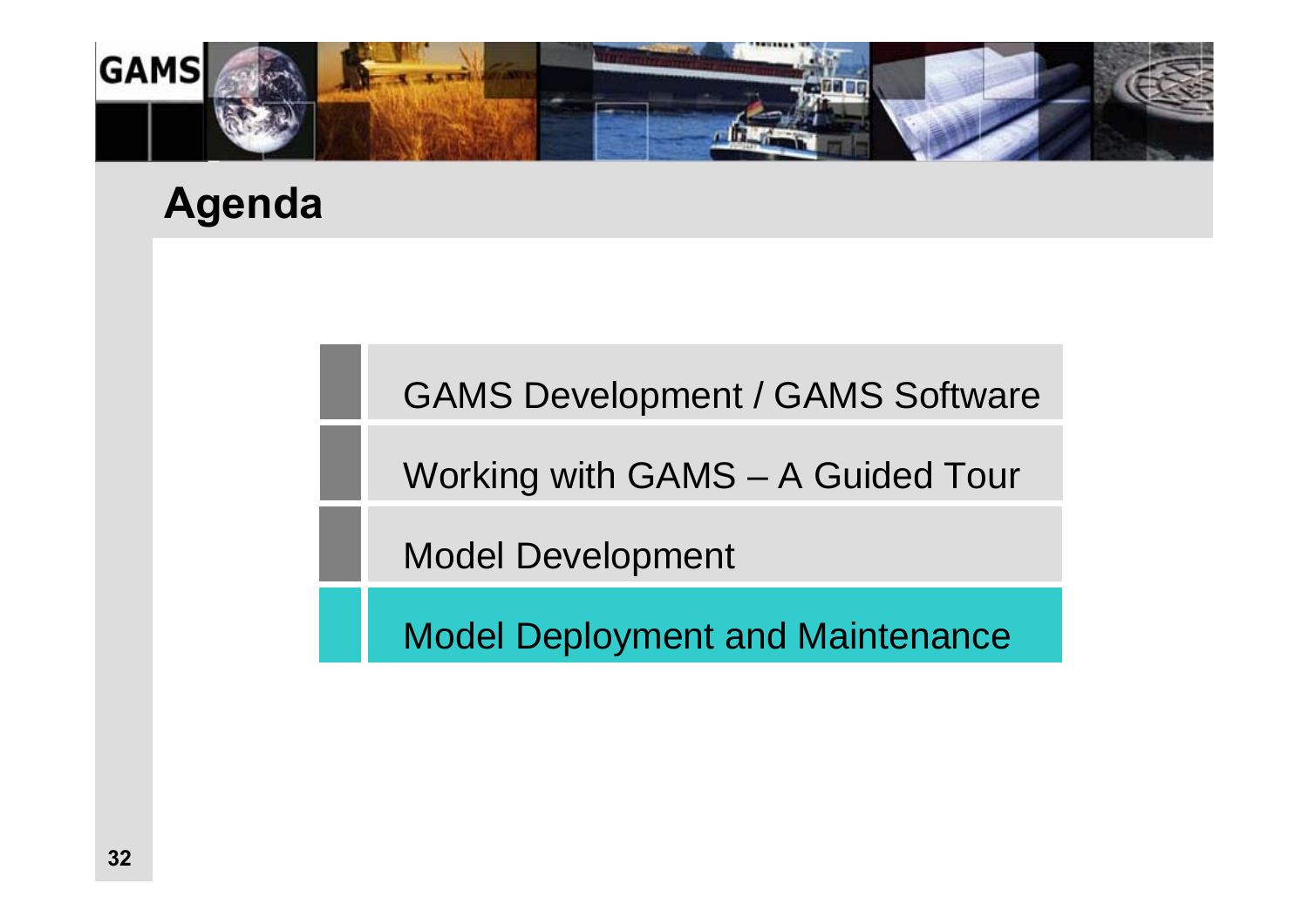![](_page_32_Picture_0.jpeg)

# **Important Principles**

- Deployed models have often 15+ years lifecycle
	- – Changing environment:
		- hardware, operating system, interface (GUI/data)
- Backward compatibility
- • Platform/Solver/Interface Independence
	- Model benefits from
		- Advanced hardware
		- Advanced solver technology
- •Reduced Total Cost of Ownership (TCO)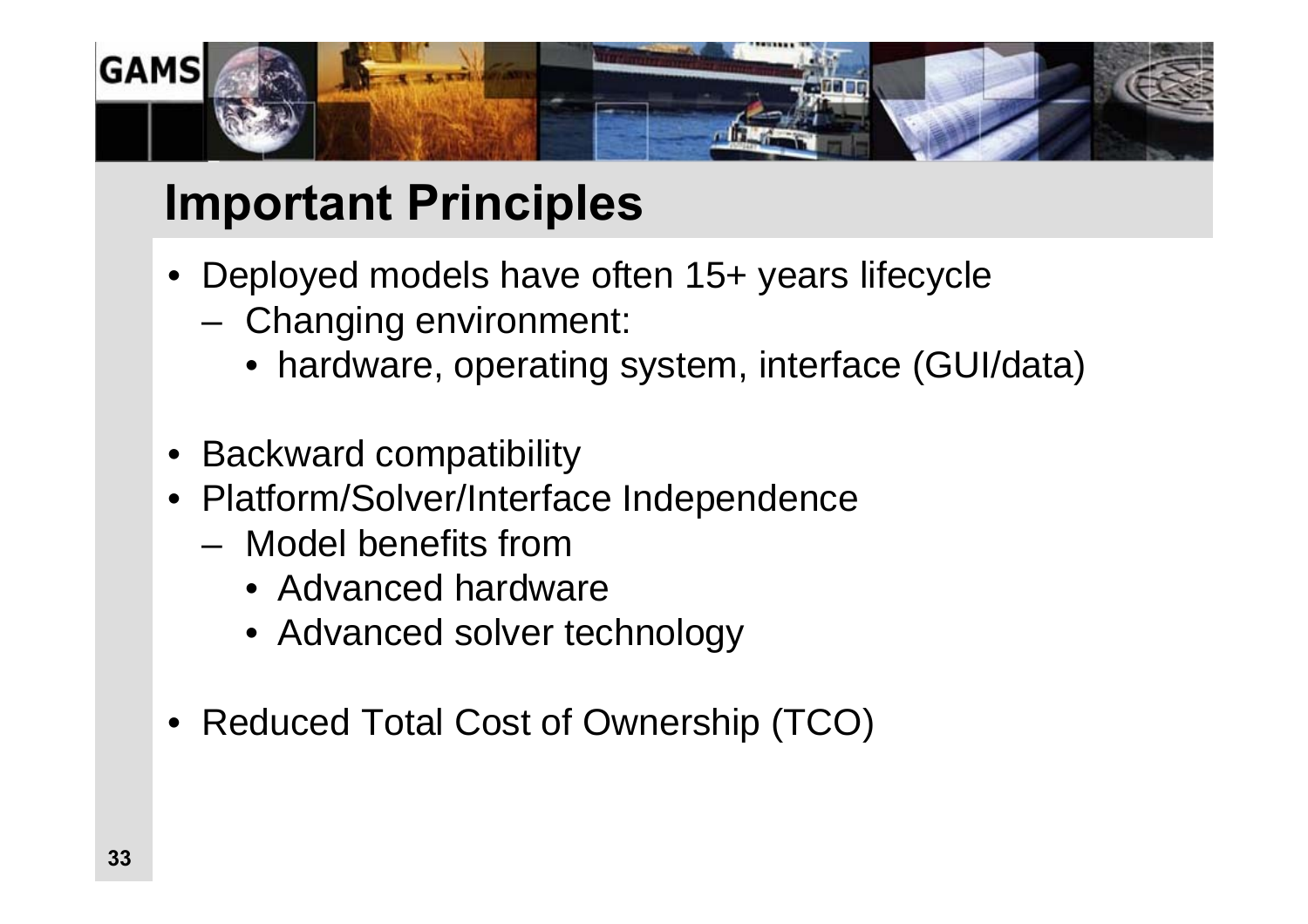![](_page_33_Picture_0.jpeg)

### **Flow of Data**

![](_page_33_Figure_2.jpeg)

![](_page_33_Figure_3.jpeg)

#### **Data Model I Data Model I**

- **Application in control of data processing**
- **No direct data access**

#### **Data Model II Data Model II**

- **Large Scale/Raw data exchange GAMS↔DB**
- **Control DataGAMS↔Application**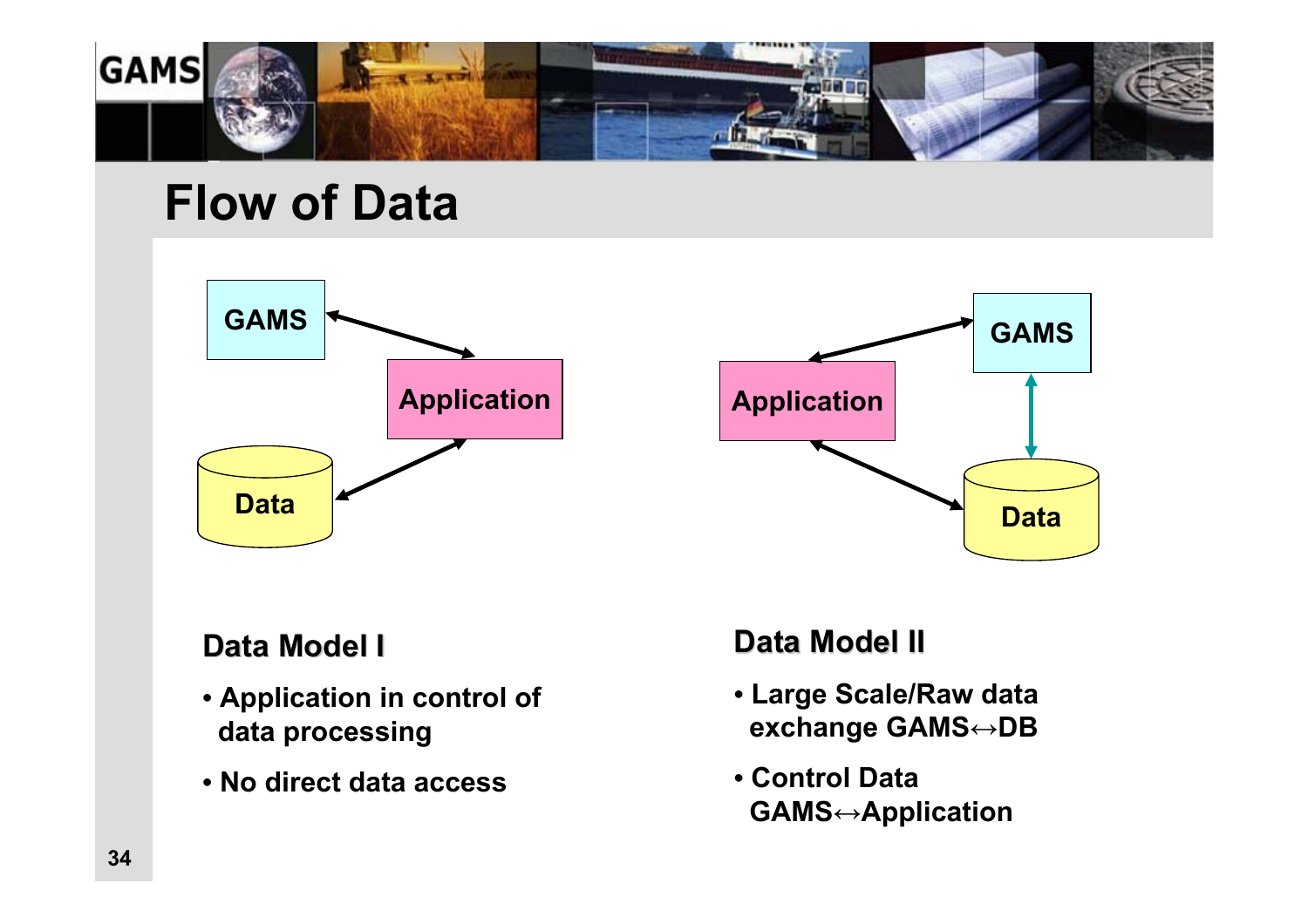![](_page_34_Picture_0.jpeg)

# **Hands-on! Excel in charge (samurai\_vb)**

- Existing Samurai model with Excel GUI
- •Look at data communication between model and GUI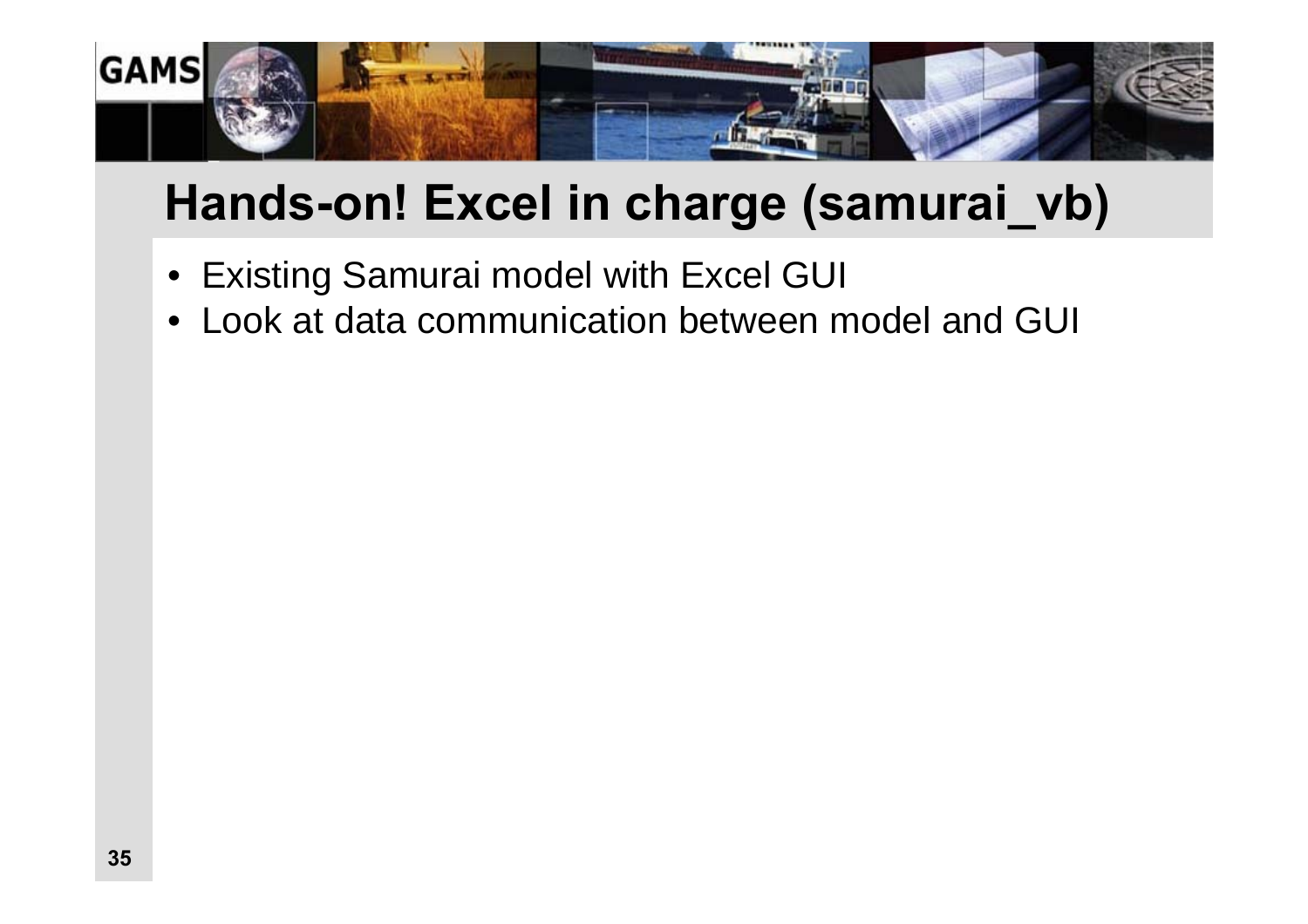![](_page_35_Picture_0.jpeg)

# **Hands-on! Samurai data input (su6 -> su7)**

- Prepare our Samurai model su6 to plug in to spreadsheet
- •Import/export 21x21 data from GUI (via GDX)
- Use mappings from map1 to map 21x21 -> 5x9x9
- Validate solution produced via GDXDIFF
	- –Compare to solution from old application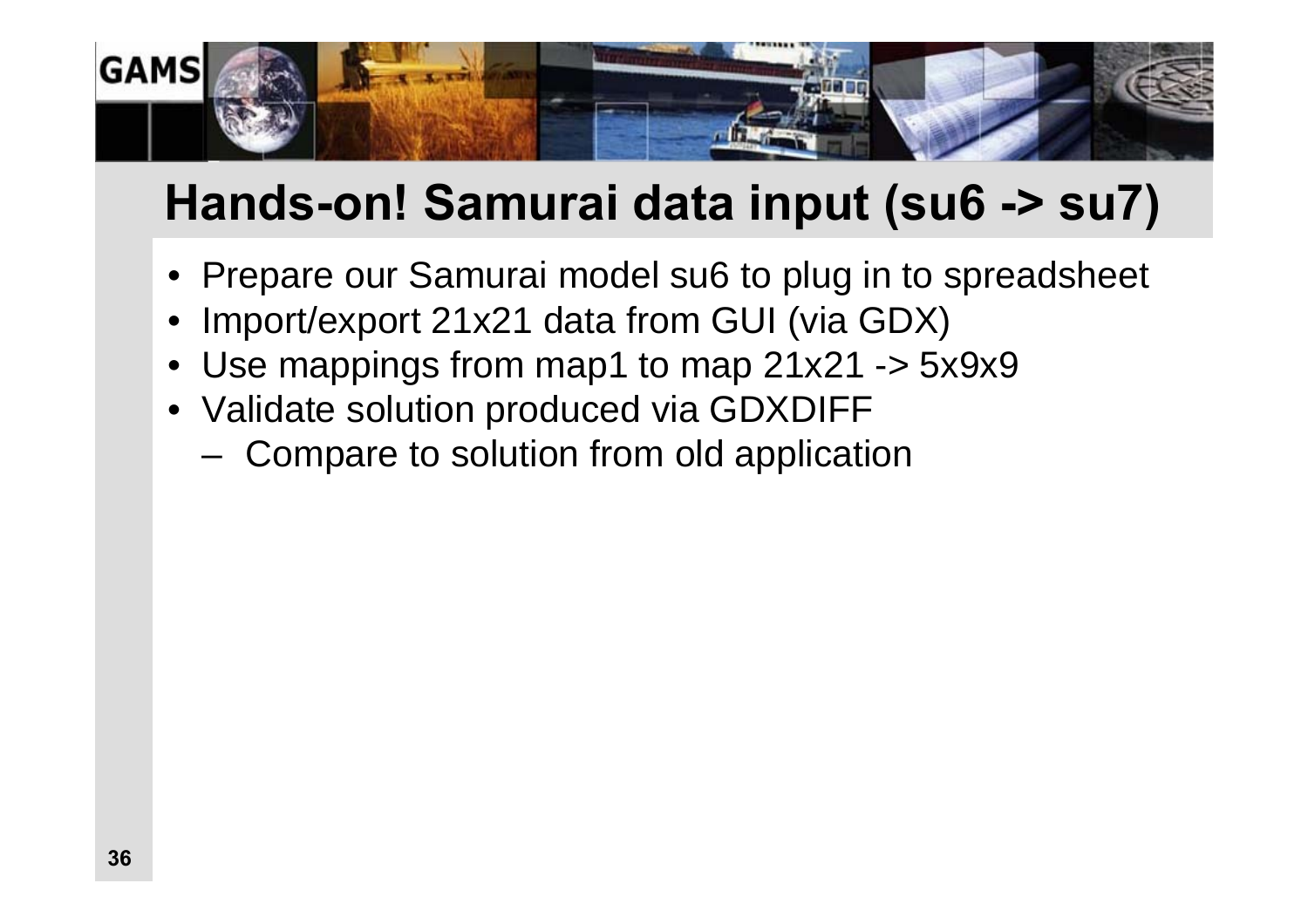![](_page_36_Picture_0.jpeg)

# **Hands-on! Clean up (su7 -> su8)**

• Create text file for display in GUI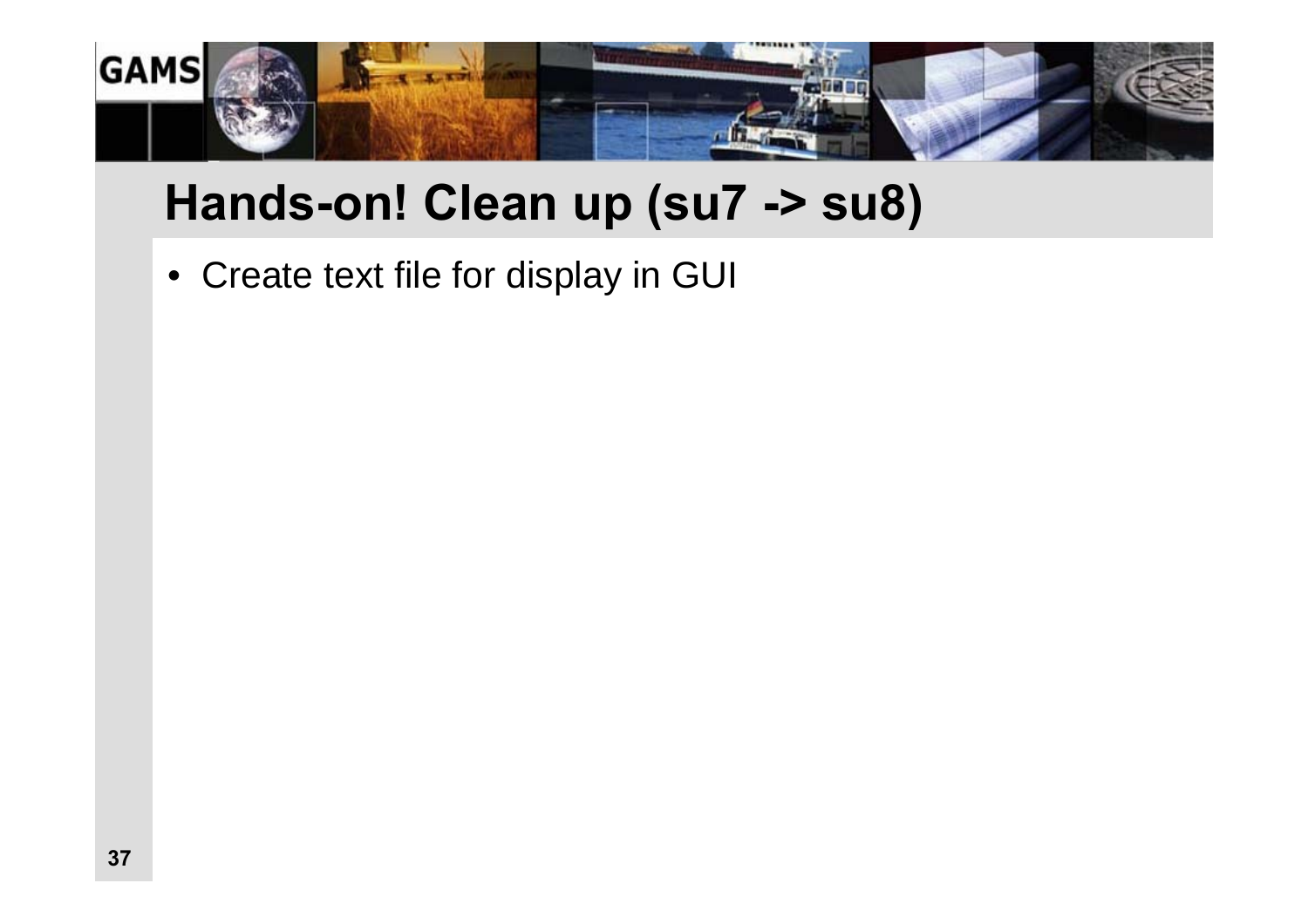![](_page_37_Picture_0.jpeg)

## **A few Words about Maintenance**

#### **Optimization**

- $\bullet$ **Takes Longer than one is** willing to wait
- •It will eventually fail

#### **Application**

- $\bullet$ Real Time
- $\bullet$  Always need a *Solution* to Problem
- Key for support/maintenance
	- Catch problems before a model is solved
		- Implement Data Error checks
	- – Reproduce the problem offline
		- Get hold of Instance (**dumpopt=11**)
	- Solver related problems in confidential models
		- Get scalar Model using solver **CONVERT CONVERT**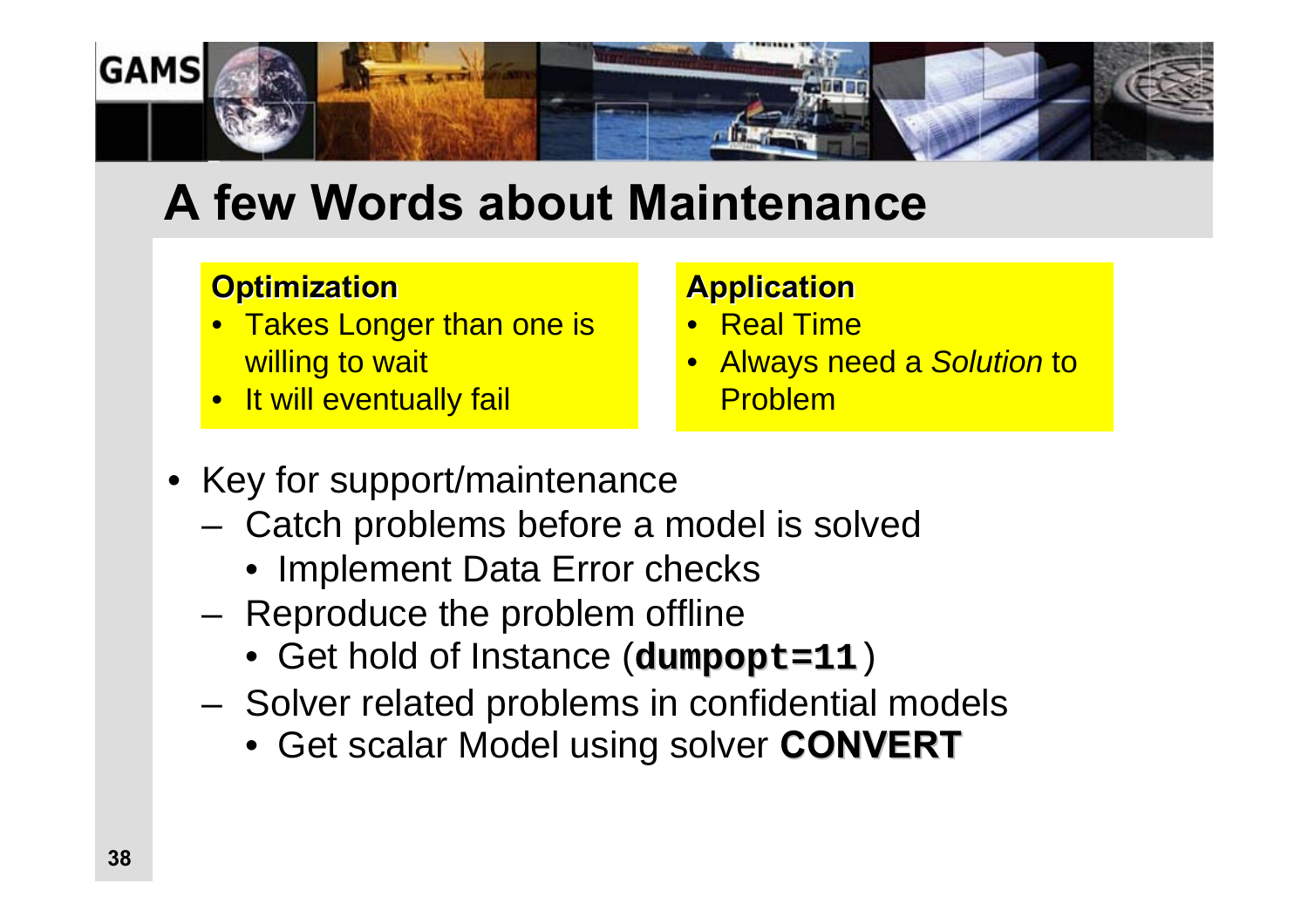![](_page_38_Picture_0.jpeg)

# **Summary**

- 30+ Years Experience in Modeling
	- – Strong views on modeling process (*The GAMS Way*)
		- Development
		- Deployment
		- Maintenance
	- Less than 5% of modeling/optimization projects do not fit the GAMS way
	- – Use of GAMS and its productivity tools (after potentially steep learning curve)
		- Increases productivity of model building
		- Reduces total cost of ownership for model client
		- Opens doors to a large network of GAMS developers and clients with modeling needs